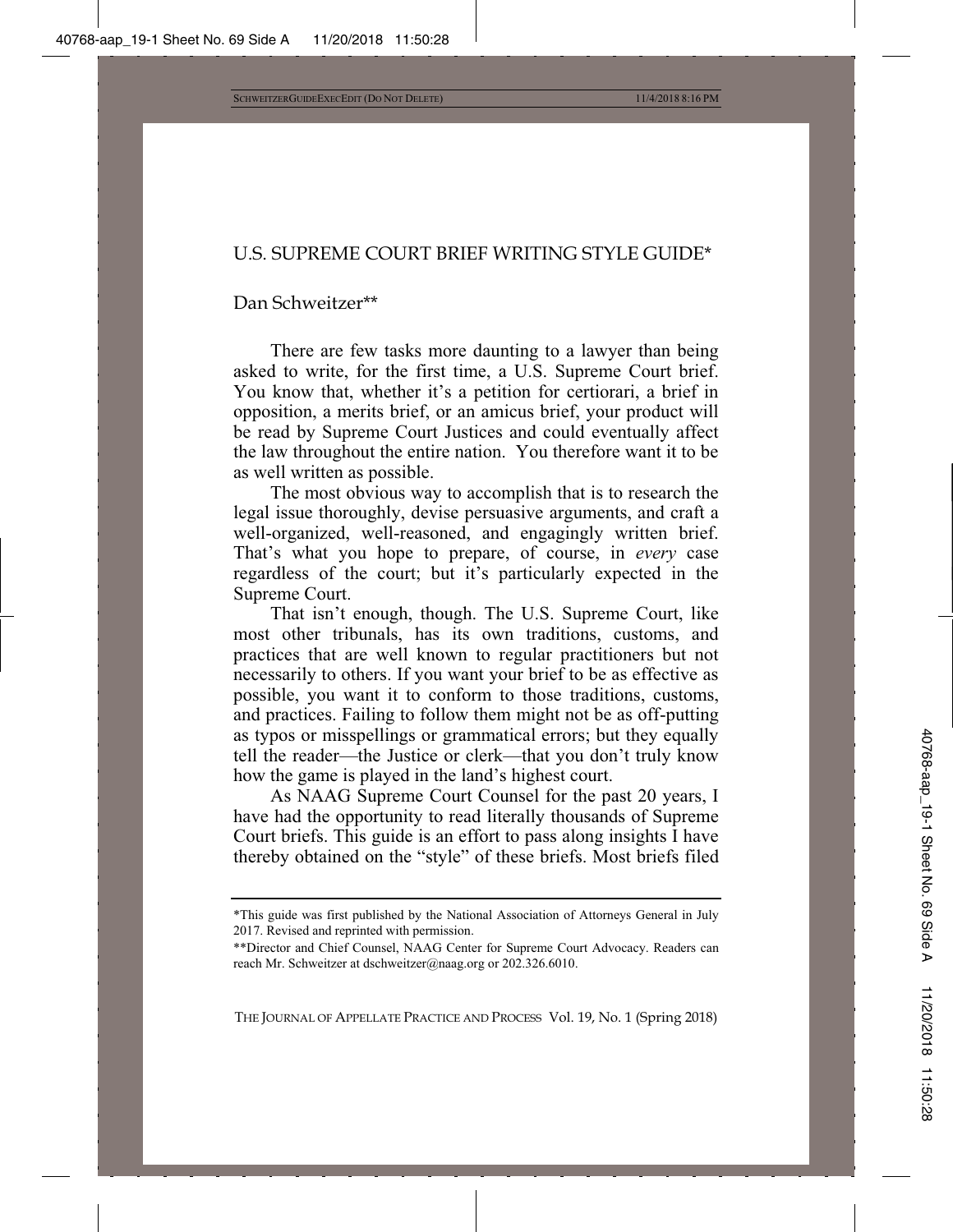with the Court are nicely written and follow the Court's protocol. Others, however, do not—including some written by state Attorney General offices. I have seen virtually every mistake a brief writer can make, on both substance and style. My goal here is to point out common mistakes of style so that, at the very least, your briefs will adhere to the Court's conventions.

## TOPIC 1: GENERAL RULE—DITCH LOCAL IDIOSYNCRASIES

In some courts, an advocate begins oral argument by stating her name and who she represents and reserving rebuttal time. In other courts, the advocate dives right into the argument. Some courts expect argument to begin with a review of the facts. Other courts want their advocates to go straight to the legal issue. So the answer to the question "How should I begin my oral argument?" is "It depends on the customs and practices of the particular court before which you are practicing." An obvious corollary is that you should not adhere to a custom your local courts observe if you are appearing in a court outside your jurisdiction that operates differently.

The same holds true when it comes to writing briefs in the U.S. Supreme Court. You should eliminate local idiosyncrasies and adopt the Supreme Court's own idiosyncrasies. Here are some examples of local idiosyncrasies to eliminate:

• Many courts require that briefs begin with a Statement of the Case that sets out the procedural history, followed by a Statement of the Facts that describes the factual background. See, *e.g*., N.C. R. App. P. 28(b)(3), (4). Not the U.S. Supreme Court, which expects one Statement, typically called the Statement of the Case. And that Statement typically describes the facts before the procedural history.

• Some courts have adopted legal-writing guru Bryan Garner's suggestion that all citations be placed in footnotes. The U.S. Supreme Court has not. $<sup>1</sup>$ </sup>

<sup>1.</sup> See Antonin Scalia & Bryan Garner, *Making Your Case: The Art of Persuading Judges* 133–35 (Thomson/West 2008) (Justice Scalia expressing his disapproval of Bryan Garner's suggestion that citations be placed in footnotes).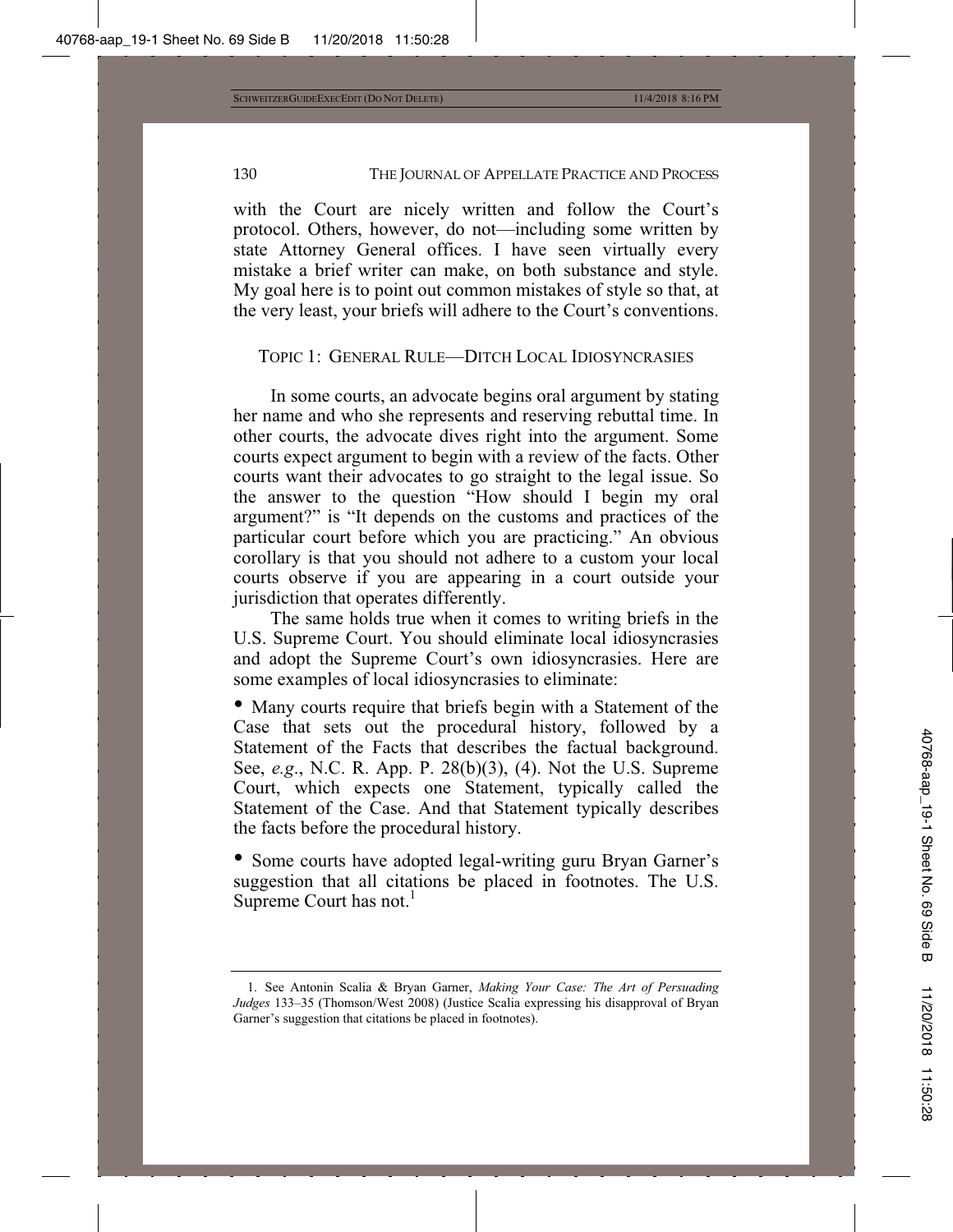• I have read dozens of briefs from Louisiana attorneys that refer to the Court as "this Honorable Court"—as in, "This Honorable Court held in *Katz v. United States*, 389 U.S. 347 (1967), that electronic wiretaps are searches under the Fourth Amendment." Maybe Louisiana courts like to hear themselves referred to as "honorable." But this stilted language is out of place in the U.S. Supreme Court. Meanwhile, New Jersey courts apparently demand that lawyers, when citing statutory codes and case reporters, italicize the codes and reporters—*e.g.*, 42 *U.S.C.* §1983 or 389 *U.S.* 347. That idiosyncratic citation style has no place in the U.S. Supreme Court.

• Some courts still expect case names to be underlined, rather than italicized. With one exception, case names in U.S. Supreme Court briefs are italicized.<sup>2</sup>

\* \* \* \* \*

How can you tell what flies and what doesn't fly in U.S. Supreme Court briefs (apart from reading this manual)? Simple: Read briefs filed by the U.S. Solicitor General's office and by top Supreme Court practitioners. Myriad such briefs are available online, at the Solicitor General's webpage (https://www.justice .gov/osg/supreme-court-briefs) and on SCOTUSblog (http:// www.scotusblog.com). You can also take a look at *The Solicitor General's Style Guide* (2d ed. 2015), which provides that office's citation and style rules.

TOPIC 2: SOME U.S. SUPREME COURT-SPECIFIC STYLES

The Court's rules mandate what font to use (the Century family), how many words a brief may contain, and so on. My goal is to go beyond what's in the rules and to discuss unwritten customs. Before turning to specific sections of a U.S. Supreme Court brief, it's worth recounting a few Court-specific styles that cut across many sections.

<sup>2.</sup> The exception is in briefs filed on  $8\frac{1}{2}$  x 11 inch paper, rather than the usual (for the Court) 6ǩ x 9¼ booklet. For state attorneys, that means briefs in opposition to *in forma pauperis* cert petitions. In such briefs, both underlining and italics are acceptable.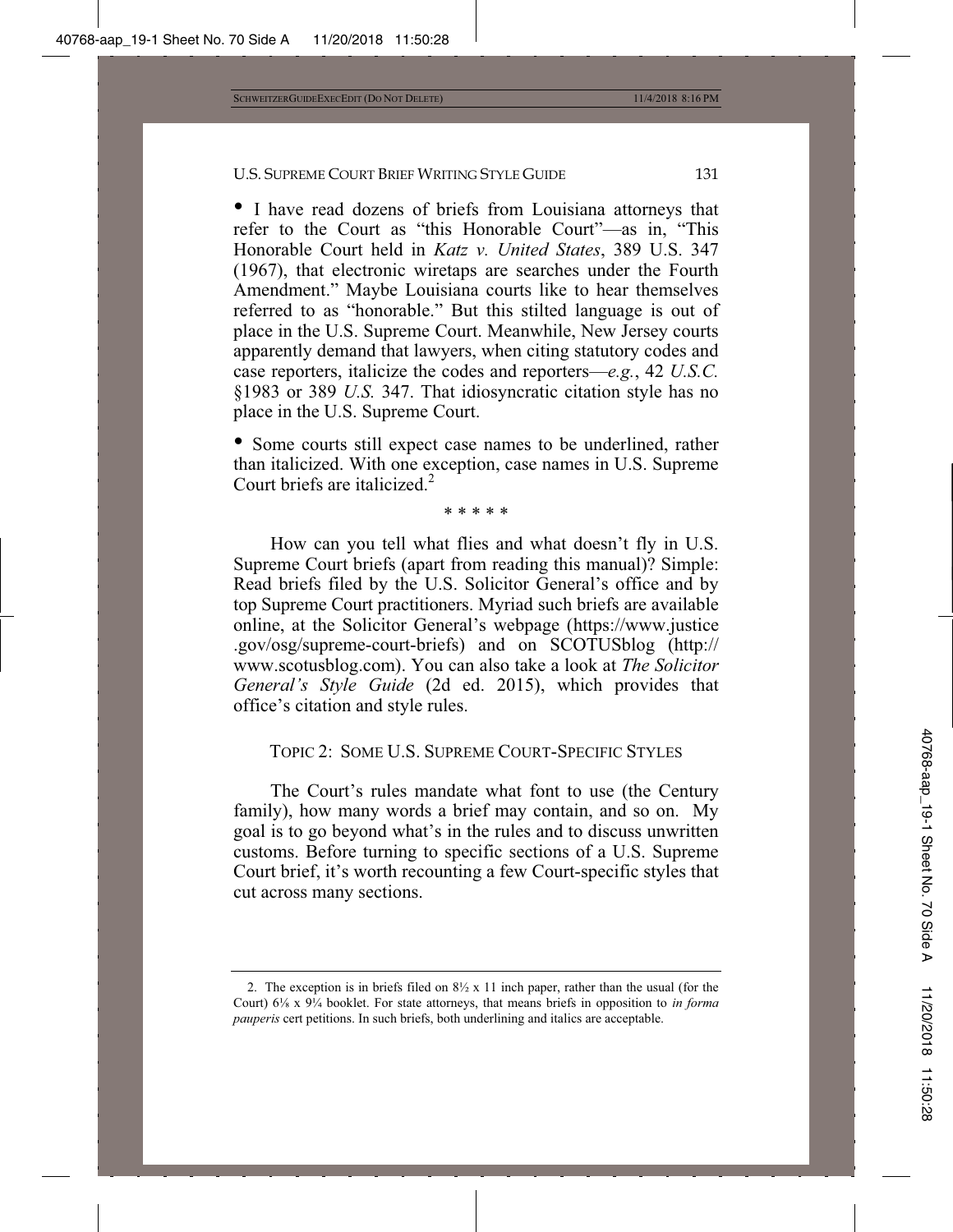• Don't refer to the Court as "the Supreme Court," as in "the Supreme Court has held that...." It's "the Court held"; "this Court held"; or "*Grutter* held. . . ."

• Citations to U.S. Supreme Court opinions should be to the official U.S. Reporter, without any parallel citations to the unofficial ("S. Ct." and "L. Ed.") reporters. The proper cite, therefore, is *Roe v. Wade*, 410 U.S. 113 (1973)—**not** *Roe v. Wade*, 410 U.S. 113, 93 S. Ct. 705, 35 L. Ed. 2d 147 (1973). If the decision is not yet included in the official reporter, use the S. Ct. (and only the S. Ct.) cite.

• Don't refer to the lower court decisions in your very case by the case name. Let's say, for example, that you're seeking certiorari from the Ninth Circuit's decision in *Smith v. Jones*. The cert petition should not say, "The Ninth Circuit held in *Smith v. Jones* that...." That's like my saying, "Dan thinks that's a good idea." It sounds wrong to the ear (at least the ear of a regular Supreme Court practitioner). The better style is to say, "The Ninth Circuit held below that. . .," or simply "The Ninth Circuit held. . . ."

• Similarly, the case name should not appear when citing the lower court decisions in your very case. Nor should you cite the reporters, federal or regional. Rather, cite only the cert petition appendix—which, of course, contains the lower court decisions. Thus, the proper cite (in, say, a merits brief) is "Pet. App. 17a," not "*Smith v. Jones*, 473 F.3d 1234 (9<sup>th</sup> Cir. 2008); Pet. App. 17a." (In the cert petition itself, the cite would be "App. 17a" or "App., *infra*, 17a.")

• When referring to a specific federal court of appeals, don't include the words "Court of Appeals." It's therefore, "the Ninth Circuit held. . . ." not "the Ninth Circuit Court of Appeals held.  $\ldots$ "

With that background, let's walk through the different sections of a Supreme Court brief. We'll begin at the beginning: the cover page.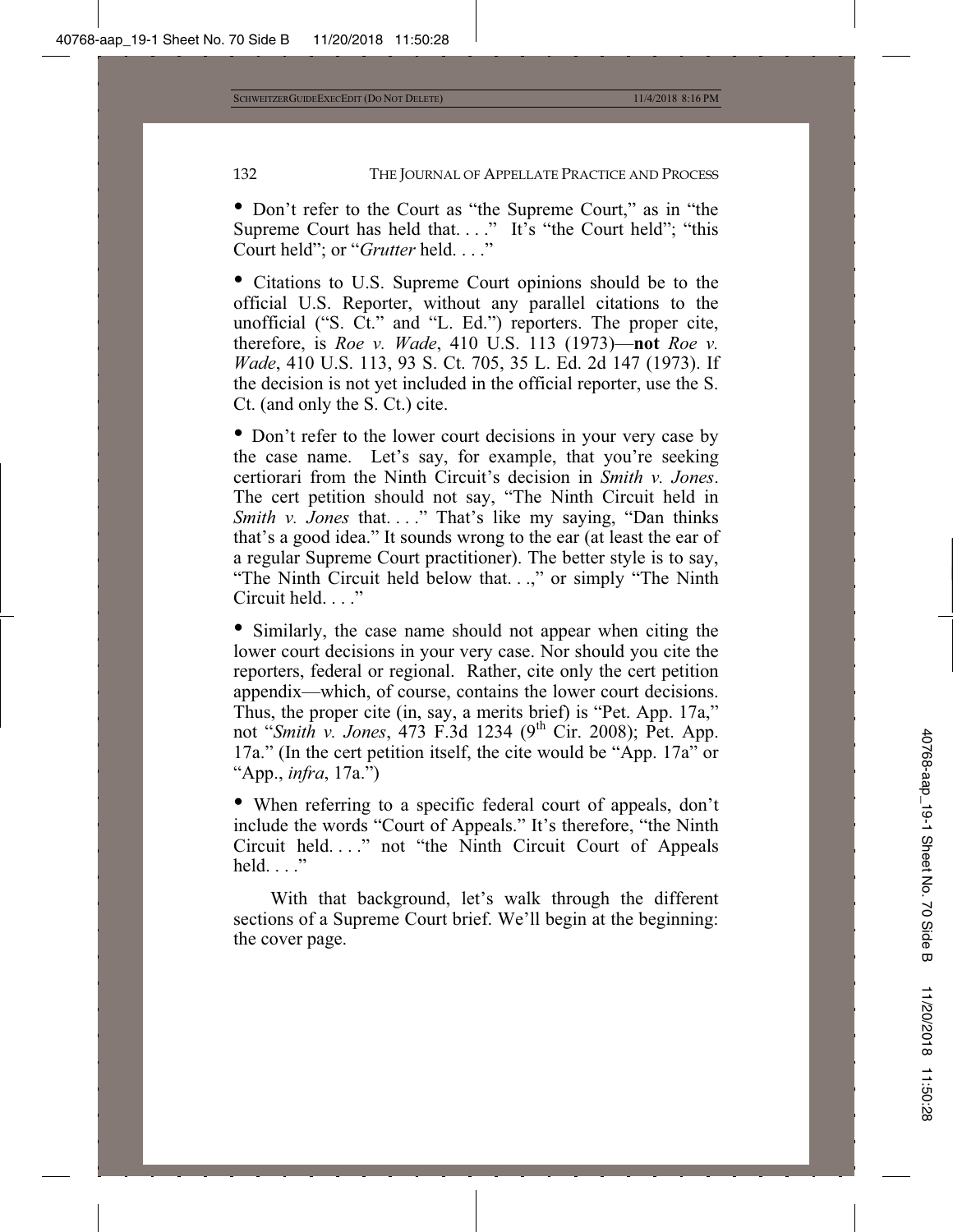### TOPIC 3: THE COVER PAGE

Don't worry; we won't be spending much time on this. For the most part, what goes on a cover page of a Supreme Court brief is obvious and can be gleaned from looking at virtually any brief filed with the Court by the U.S. Solicitor General's office or an experienced Supreme Court practitioner. What can go wrong? A few things, actually.

But let's start with what the cover page *should* look like. Here's a properly executed cover page in a recent brief filed by the Michigan Attorney General office:

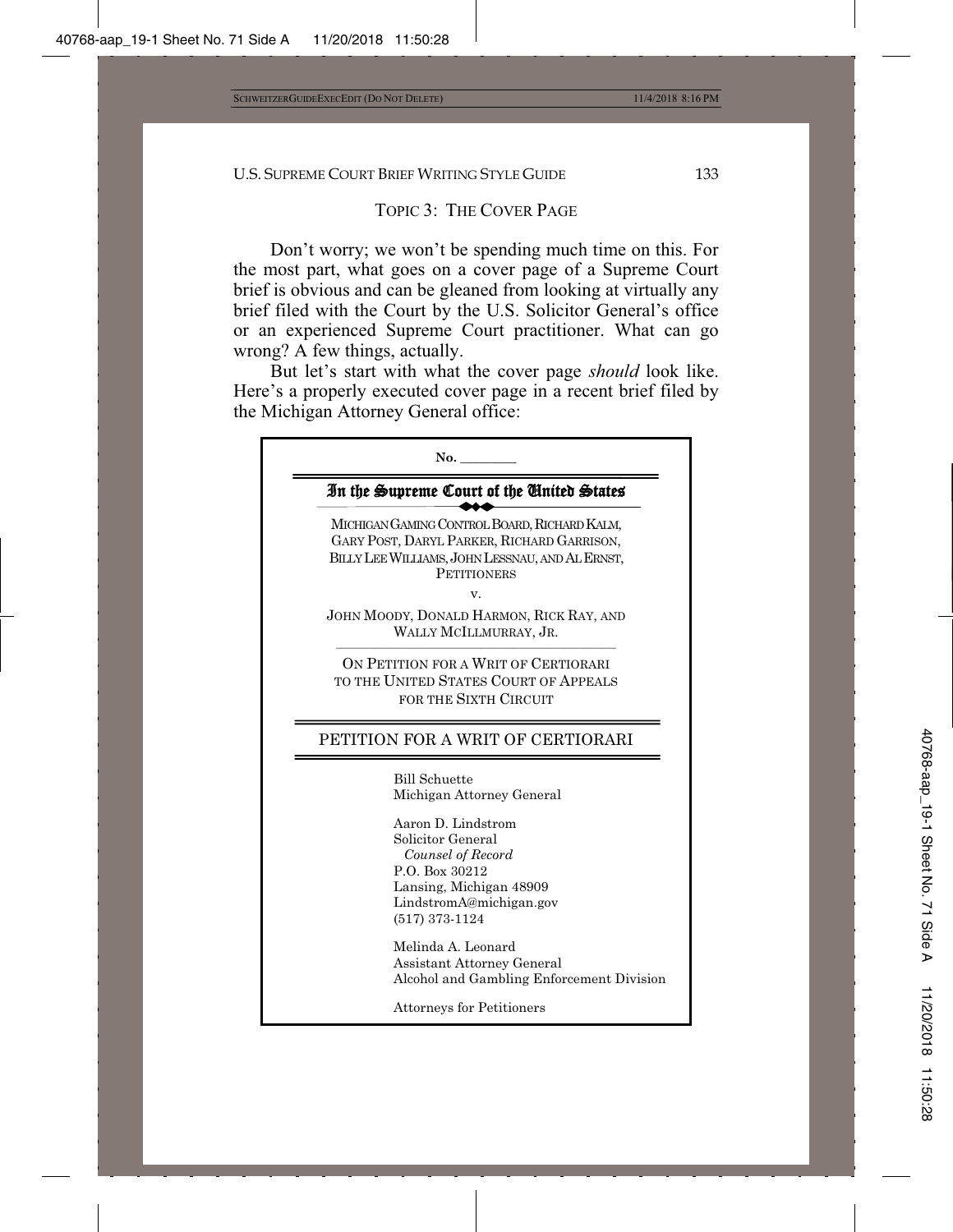Simple enough, or so it would seem. And yet over the years I have seen many errors on cover pages. Here are some things to remember:

• Do not include the state bar numbers of any of the attorneys listed on the cover page. Your state courts might want them, but the U.S. Supreme Court does not.

• Do not include, across from the signature block, an additional block saying "Please serve: [name, address]."

• When multiple law offices serve as counsel for a party, the cover-page signature block contains two columns. The office for which the counsel of record works typically appears in the right column.

• Do not place at or near the top of the page the words "October Term 2018" (or whatever Term you think it is). The Court used to require that the cover page set out the Term, but eliminated that requirement when it realized no one could figure out what to write in the summer, when the Court is in recess but the Term is not officially over.

• Do provide the email address of the counsel of record; do not provide a fax number (who faxes things anymore?). *See* Supreme Court Rule 34.1(f).

• In a capital case, the words "Capital Case" appear above the Question Presented; they do not appear on the cover page.

• The fourth component of the cover page (after the case name) is what Rule 34.1(d) calls "the nature of the proceeding and the name of the court from which the action is brought." At the certiorari stage, it should say (for example), "On Petition for Writ of Certiorari to the United States Court of Appeals for the Fifth Circuit." At the merits stage, delete "Petition for"; it should read "On Writ of Certiorari to the United States Court of Appeals for the Fifth Circuit." Many a counsel has forgotten to delete those two words when they prepared the merits brief.

• One final pointer. The fifth component of the cover page is the name of the document. These should be: "Petition for a Writ of Certiorari" (though some folks leave out the "a"); "Brief in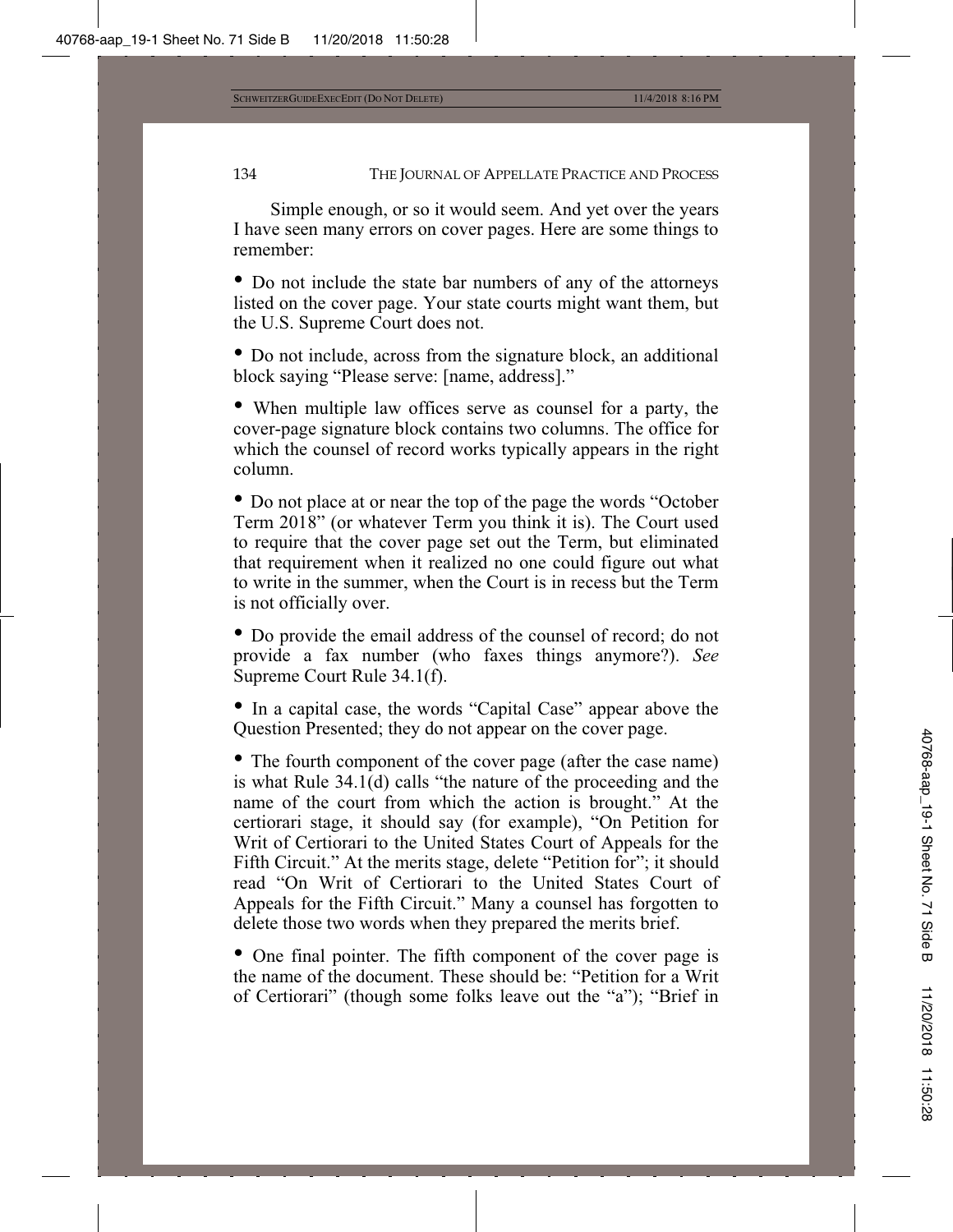Opposition"; and "Brief for the Petitioner [Respondent]." Reply briefs at the merits stage are generally called "Reply Brief for the Petitioner"; at the cert stage, I have seen well-regarded practitioners put "Reply Brief"; "Reply Brief for the Petitioner"; and "Reply to Brief in Opposition." (Some folks say "Brief *for* Petitioner"; others say "Brief *of* Petitioner. Either way is fine. And some folks say "Brief for *the* Petitioner"; others leave out the word "the," so it reads "Brief for Petitioner." Again, either way is fine.)

Multi-state amicus briefs are a bit trickier to name. Some begin, "Brief of [or for] the States of \_\_\_\_\_ as Amici Curiae in Support of Petitioner [Respondent]." Others begin, "Brief of Amici Curiae States of \_\_\_\_\_ in Support of Petitioner [Respondent]." (The difference, for those of you who haven't had your coffee yet, is the placement of the words "Amici Curiae.") Either way is fine. Also, some multi-state amicus briefs list on the cover page the names of all the states that join the brief; others list only the name of the lead state, followed by the number of additional states that join (*e.g*., "Brief of Amici Curiae State of Ohio and 19 Other States in Support of Respondents"). Again, either way is fine, though I'm partial to the former approach.

Enough of cover pages. On to. . . .

## TOPIC 4: QUESTION(S) PRESENTED

The Question Presented section is a very important part of a cert petition. Typically, it is the first thing the Justices and their clerks read and generates that all-important first impression. Justice Brennan reportedly said that he knew immediately after reading the Question Presented whether he might be interested in voting to grant certiorari.

At the merits stage, crafting this part of the brief is less important. The petitioner is stuck with the question(s) she wrote at the cert-stage; and the Court rarely cares if or how respondent recasts it. Nonetheless, the questions presented can matter greatly to counsel at the merits stage because they demarcate the issues before the Court. Many a counsel has had to explain at oral argument why a particular argument she was making was "fairly included" within the question presented.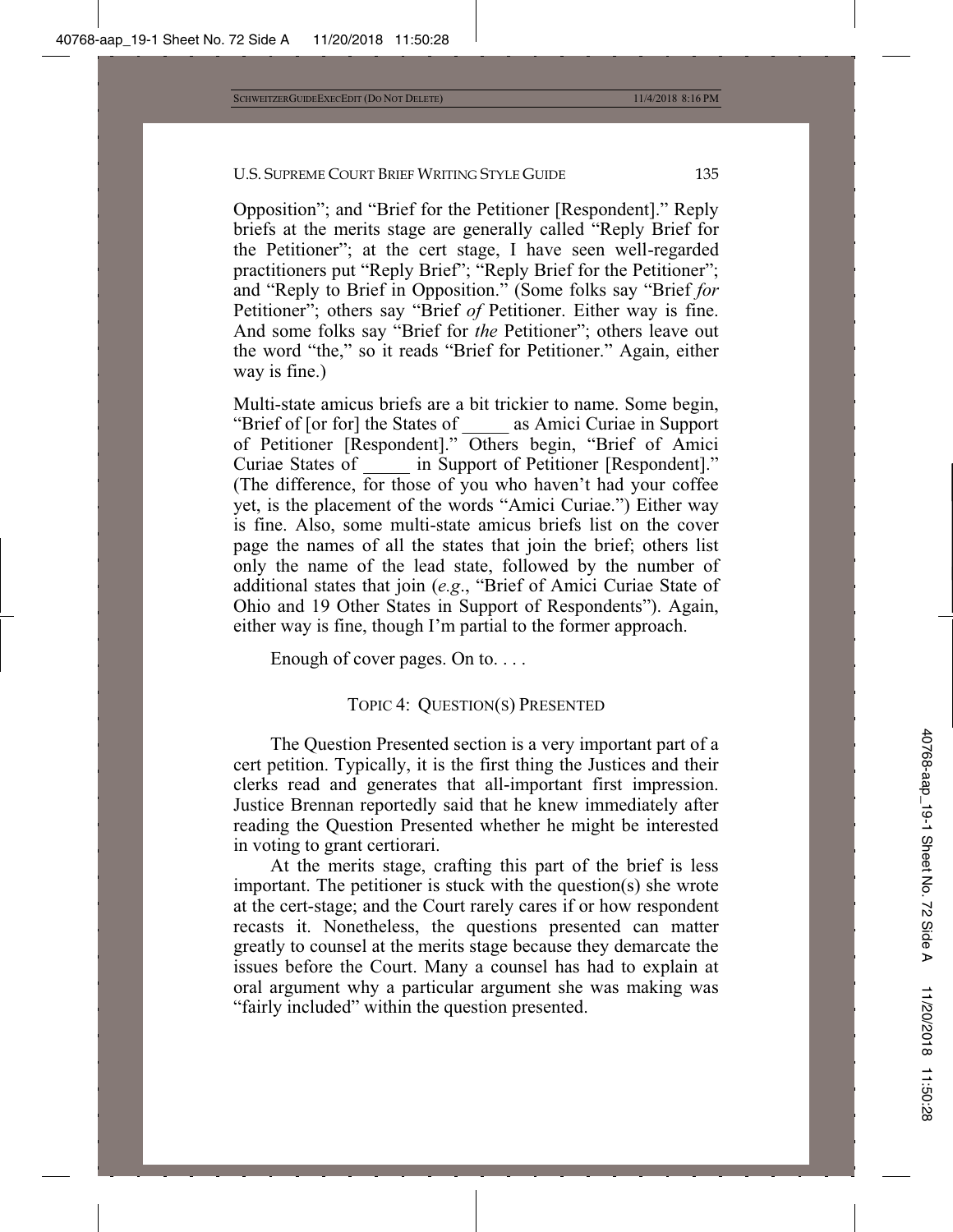With all that said, my goal here is not to explain how to write a first-rate question presented. This is a guide on *style*. A bit of what follows may bleed into substance, but my focus will remain on how the Question Presented section should look. Here is an example of a properly written Question Presented section, from Utah's successful cert petition in *Utah v. Strieff*, 579 U.S.  $(2016):$ 

## **QUESTION PRESENTED**

Should evidence seized incident to a lawful arrest on an outstanding warrant be suppressed because the warrant was discovered during an investigatory stop later found to be unlawful?

That seems, once again, simple enough. But inexperienced Supreme Court practitioners are skilled at finding ways to write this section that don't conform to Supreme Court style.

• The natural place to start is with the section's name. It is "Question[s] Presented." That's it. It is *not* "Question Presented for Review." If you are the respondent, it is *not* "Question Presented (restated)" or "Counterstatement of Question Presented." And don't underline the heading "Question Presented" (or any of the other main headings of the brief, such as Statement of the Case, Summary of Argument, Argument, and Conclusion).

• Please, please, please do not put the questions in all caps. Sentences written in all caps are very hard to read; and it is simply not the accepted style at the Supreme Court. Reading the following gives judges a headache:

SHOULD EVIDENCE SEIZED INCIDENT TO A LAWFUL ARREST ON AN OUTSTANDING WARRANT BE SUPPRESSED BECAUSE THE WARRANT WAS DISCOVERED DURING AN INVESTIGATORY STOP LATER FOUND TO BE UNLAWFUL?

• A few words on numbering the questions. First, if you are presenting only one question, do not place the number "1" before it. Second, if you are presenting multiple questions, they should be listed as Arabic 1, 2, etc., not Roman I, II, etc.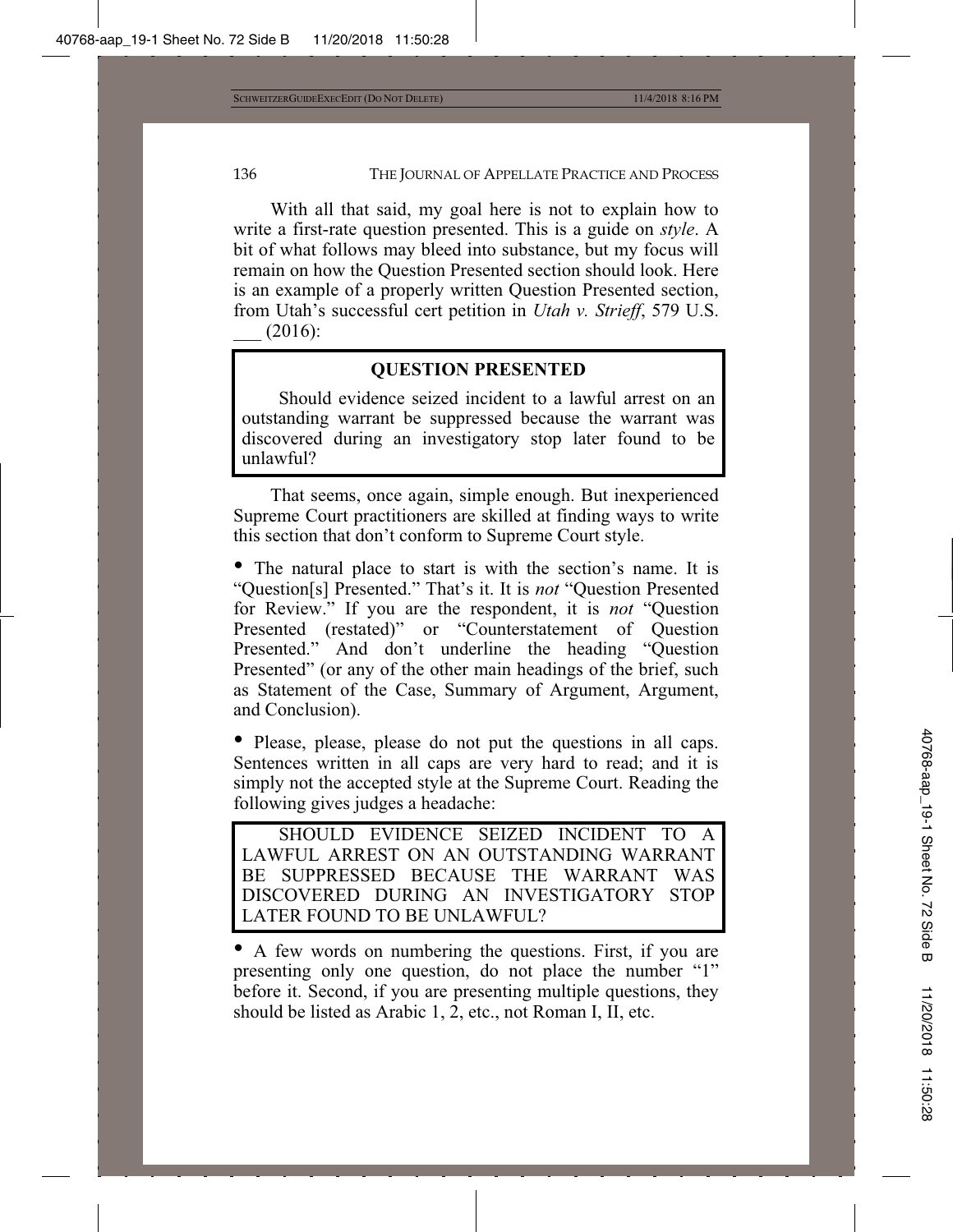• If you are citing a case, provide the full citation (*e.g*., "Whether *Nevada v. Hall*, 440 U.S. 410 (1979), which permits a sovereign State to be haled into the courts of another State without its consent, should be overruled.").

• Don't place any footnotes in the Questions Presented. I've seen briefs, for example, refer to "*Miranda*" warnings in the body of the question and then insert a footnote containing the full cite to *Miranda v. Arizona*. No. Either give the full cite to *Miranda* in the body of the question or simply say "*Miranda*," knowing that everyone will understand what that means.

A few other matters of style don't come down to right and wrong, but personal preference.

• Many cert petitions include in the question a reference to a circuit split. For example, a recent, successful cert petition presented the following question:

Under federal employment discrimination law, does the filing period for a constructive discharge claim begin to run when an employee resigns, *as five circuits have held*, or at the time of an employer's last allegedly discriminatory act giving rise to the resignation, *as three other circuits have held*? [Emphasis added.]

Some practitioners prefer including circuit-split language of that sort; others do not. Both ways are acceptable.

The "Whether" vs. "Does" debate. A recent question presented to the Court was "Whether the First Amendment bars the government from demoting a public employee based on a supervisor's perception that the employee supports a political candidate." The question could easily have been rephrased as, "Does the First Amendment bar the government from demoting a public employee based on a supervisor's perception that the employee supports a political candidate?"

Either way is fine. My only suggestion is that if you use the "Whether" approach, do not end the sentence with a question mark; use a period. (That's because the sentence is implicitly saying, "The question presented is whether the First Amendment bars. . . ." That's not a question; it's a statement about what question is being presented.)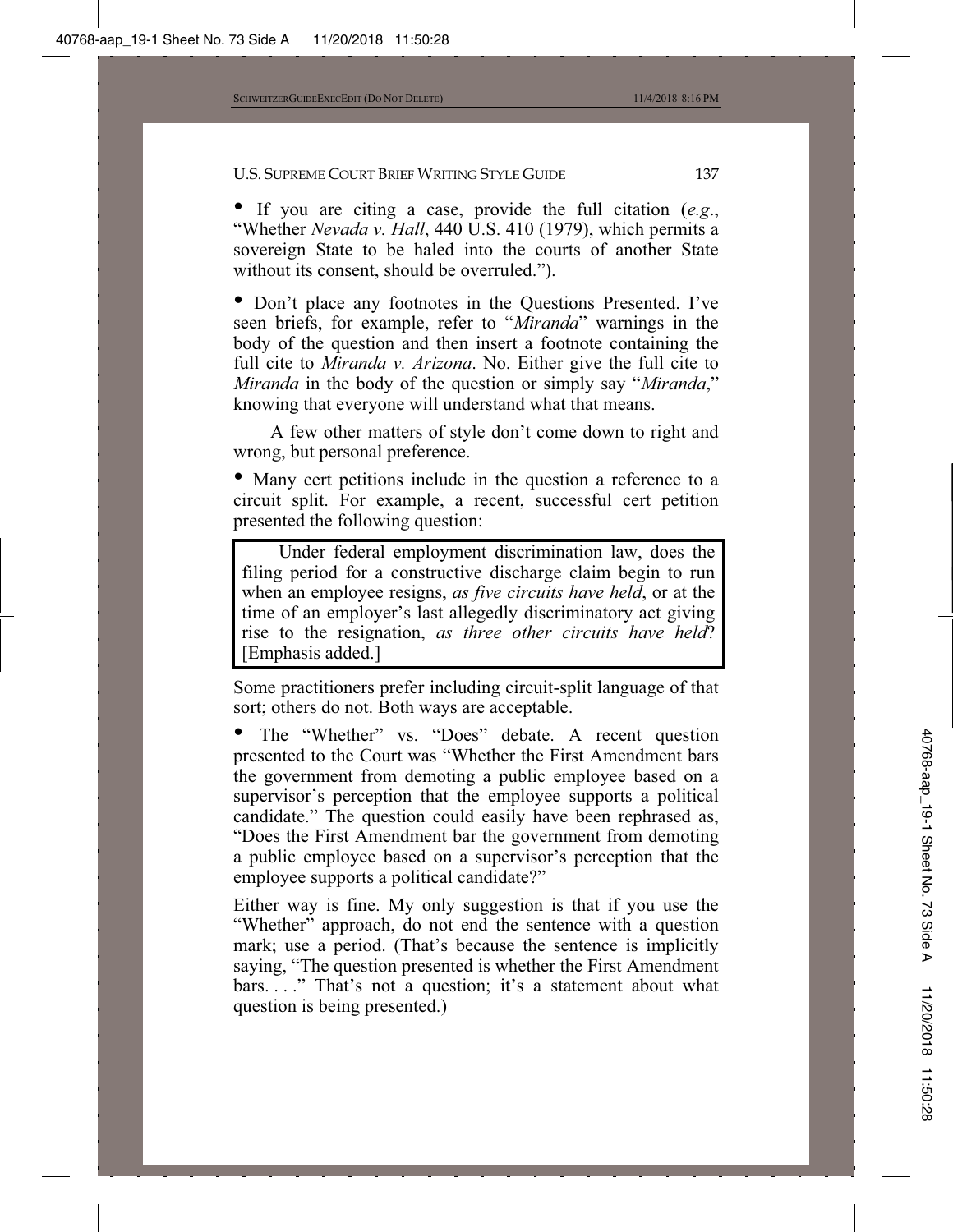• The question should be worded exactly how you want it to appear in the merits brief, if cert is granted. That means, among other things, that you should not begin the question with phrases such as, "Should this Court grant certiorari to...." or "Should" this Court resolve a conflict between. . . ." Phrases like that make no sense at the merits stage.

• Many excellent Questions Presented begin with a prefatory paragraph or two before setting out the actual question(s). The Court is quite used to receiving questions in that form and is fine with them. A few caveats, though.

*First*, not every case requires a prefatory statement. As in the Utah example, straightforward criminal procedure issues don't need much of a set-up. (By contrast, petitions based on lower court failures to apply AEDPA usually do.) If you don't need one, don't include one. In the Supreme Court, as in all courts, less is usually more.

*Second*, a prefatory statement is not a Summary of Argument. Its goal is to provide the background information that allows the reader to understand the issue being presented. If the question concerns the meaning of a complicated statutory provision, it is often helpful to describe that provision first. For example, the successful cert petition in *Jesinoski v. Countrywide Home Loans, Inc.*, 574 U.S. (2014), presented the following question:

## **QUESTION PRESENTED**

The Truth in Lending Act provides that a borrower "shall have the right to rescind the transaction until midnight of the third business day following . . . the delivery of the information and rescission forms required under this section . . . by notifying the creditor . . . of his intention to do so." 15 U.S.C. § 1635(a). The Act further creates a "[t]ime limit for [the] exercise of [this] right," providing that the borrower's "right of rescission shall expire three years after the date of consummation of the transaction" even if the "disclosures required . . . have not been delivered." *Id.* § 1635(f).

The question presented is:

Does a borrower exercise his right to rescind a transaction in satisfaction of the requirements of Section 1635 by "notifying the creditor" in writing within three years of the consummation of the transaction, as the Third, Fourth, and Eleventh Circuits have held, or must a borrower file a lawsuit within three years of the consummation of the transaction, as the First, Sixth, Eighth, Ninth, and Tenth Circuits have held?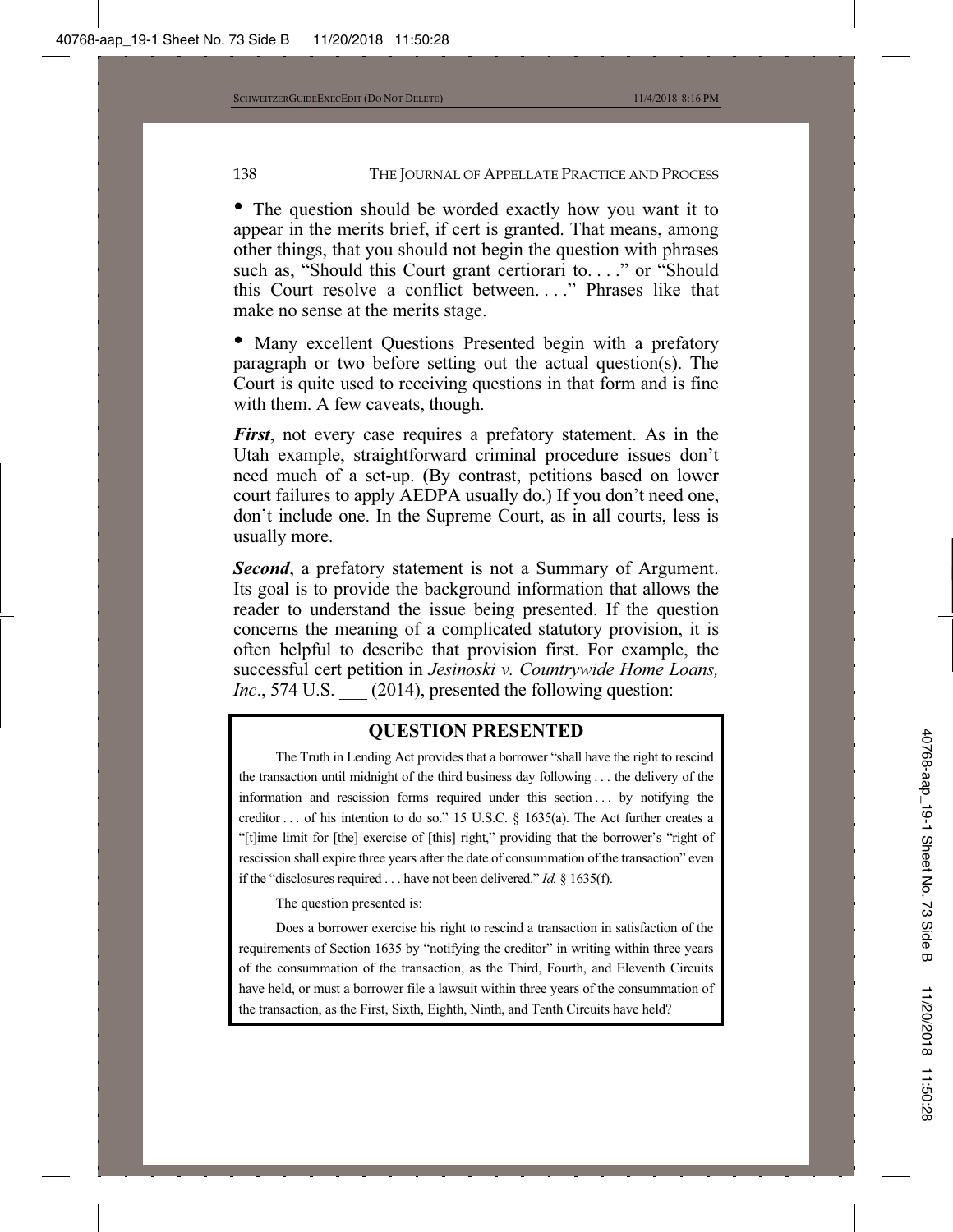Note that the prefatory paragraph didn't argue the merits of the case. It simply set out enough of the statutory background to allow the reader to understand the statutory-interpretation issue.

Having said that, I am seeing more and more argumentative prefatory paragraphs in cert petitions filed by experienced practitioners.<sup>3</sup> My view is that, just as a Statement of the Case should be non-argumentative but subtly suggest to the reader that your position is correct, so should a Question Presented section. But the Question Presented section is generally not the place to argue your case directly. An exception is where the petition's core argument is that the lower court decision directly conflicts with a U.S. Supreme Court decision. Your Question Presented might then describe the Supreme Court decision in a prefatory paragraph, describe the lower court decision, and then ask "whether, in holding X, the state supreme court decision directly conflicts with this Court's decision in Y."

*Third*, if possible keep the Question Presented section to one page. Although the Court does not bar Question Presented sections that hit a second page, it disfavors them.

*Fourth*, after the prefatory discussion add the sentence, "The question presented is:". It can come at the end of the prefatory paragraph(s) or come (as in the *Jesinoski* example above) in a stand-alone paragraph. Either way, that's the proper transition from background material to the actual question being presented.

### TOPIC 5: THE PREFATORY SECTIONS

Next comes a series of "sections" that feel like makeweight: Parties to the Proceeding; Table of Contents; Table of Authorities; Opinions Below; Jurisdiction; and Constitutional and Statutory Provisions Involved. With one important exception, these sections are not important in the scheme of things. They won't convince a Justice to vote your way. Still, the

<sup>3.</sup> Here's an example: http://sblog.s3.amazonaws.com/wp-content/uploads/2014/02/2014 -01-17-Acebo-Cert-Petition-FINAL.pdf.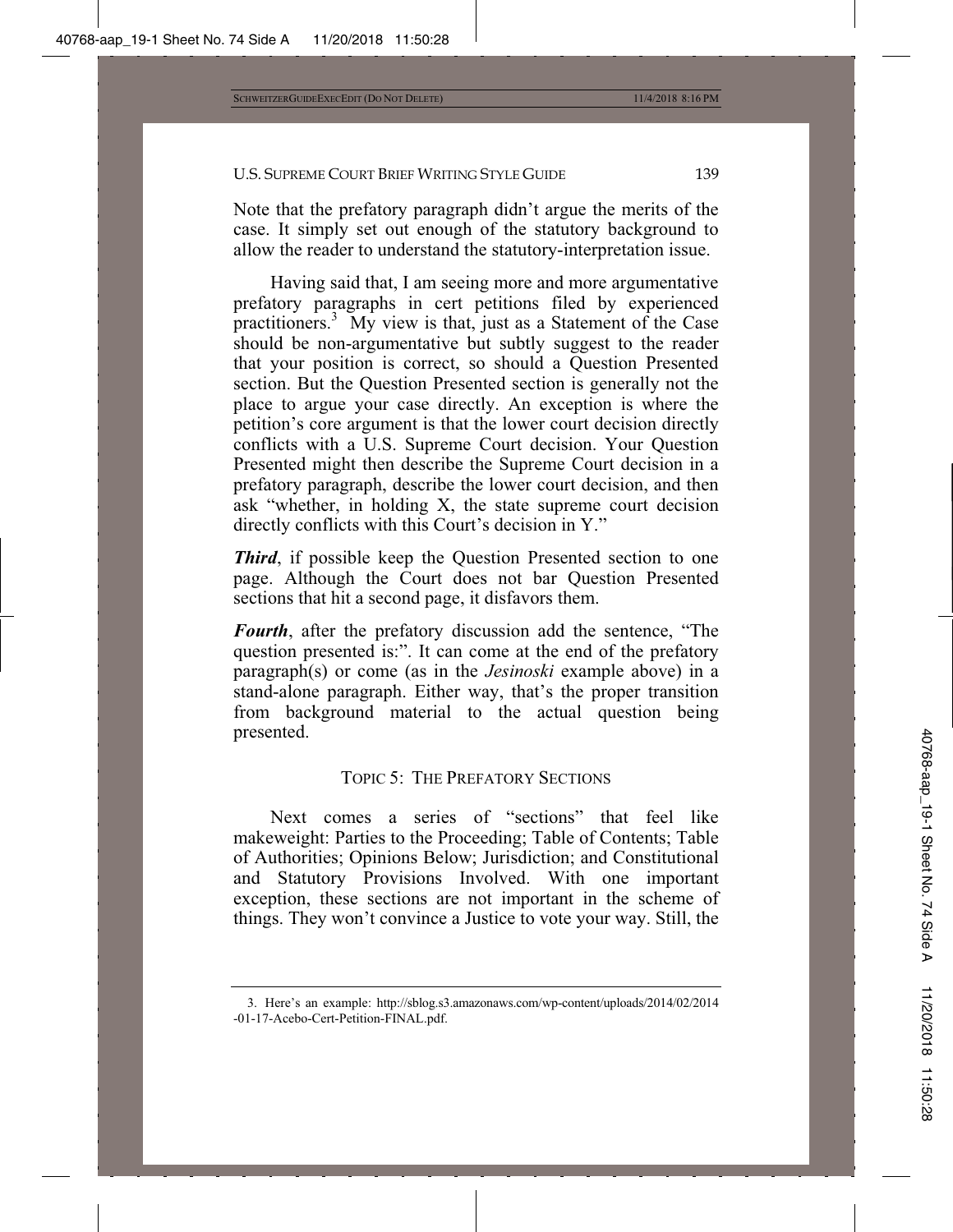goal of this style guide is to help your petitions read and look the right way. With that in mind, let's turn to these sections.

### *A. Parties to the Proceeding*

This section is needed only if the cover page does not include all the parties. If, for example, the only parties are the state and a criminal defendant, both of whose names must appear on the cover page, you do not need to have a Parties to the Proceeding section. And when you don't need this section, I see no reason to include it.

When you do include this section, try to make it as simple as possible. For example:

## **PARTIES TO THE PROCEEDING**

Petitioners Terry L. Cline, Lyle Kelsey, and Catherine C. Taylor were the appellants in the court below. Respondents are Oklahoma Coalition for Reproductive Justice and Nova Health Systems, doing business as Reproductive Services, and were appellees in the court below.

Or, in a case with more parties (*United States v. Texas*, 579 U.S.  $(2016)$ :

## **PARTIES TO THE PROCEEDING**

Petitioners were appellants in the court of appeals. They are: the United States of America; Jeh Charles Johnson, in his official capacity as Secretary of Homeland Security; R. Gil Kerlikowske, in his official capacity as Commissioner of U.S. Customs and Border Protection; Ronald D. Vitiello, in his official capacity as Deputy Chief of U.S. Border Patrol, U.S. Customs and Border Protection; Sarah R. Saldaña, in her official capacity as Director of U.S. Immigration and Customs Enforcement; and León Rodríguez, in his official capacity as Director of U.S. Citizenship and Immigration Services.

Respondents were appellees in the court of appeals. They are: The State of Texas; State of Alabama; State of Georgia; State of Idaho; State of Indiana; State of Kansas; State of Louisiana; State of Montana; State of Nebraska; State of South Carolina; State of South Dakota; State of Utah; State of West Virginia; State of Wisconsin; Paul R. LePage, Governor, State of Maine; Patrick L. McCrory, Governor, State of North Carolina; C.L. "Butch" Otter, Governor, State of Idaho; Phil Bryant, Governor, State of Mississippi; State of North Dakota; State of Ohio; State of Oklahoma; State of Florida; State of Arizona; State of Arkansas; Bill Schuette, Attorney General, State of Michigan; State of Nevada; and the State of Tennessee. [Footnote omitted]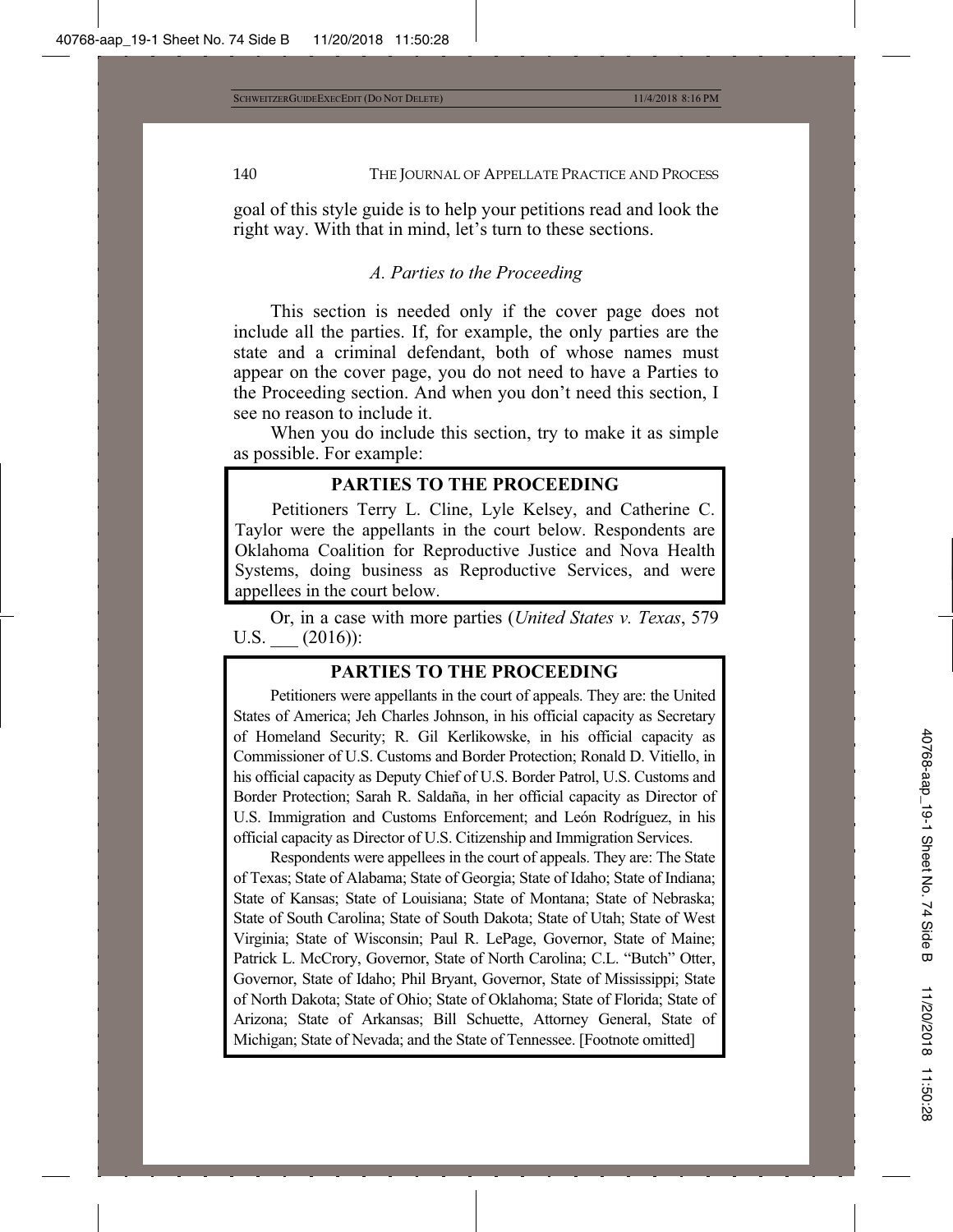## *B. Table of Contents*

The Table of Contents is the one exception to my earlier comment that these prefatory sections are not important. In Supreme Court briefs, as in all appellate briefs, a Table of Contents can be quite important. It serves as a de facto summary of argument, telling the reader up front not only what you will be arguing but why your position is correct.

Any discussion of what a Table of Contents should look like is really a discussion of how to craft the headings of sections and subsections in the Statement of the Case and Argument. At the risk of going out of order (since we're not yet up to the Statement and Argument), here are some general rules for headings in Supreme Court briefs.

• In the Argument section, a heading should be a complete sentence that makes a positive point for your position. It should not be a word or phrase, such as "Introduction" or "Application of Balancing Test." (By contrast, an introduction placed at the beginning of the brief may be called "Introduction.")

• A heading should never be more than one sentence. If you think you need two sentences to convey the argument being made in the section, think again.

• At the same time, that one sentence should not be unduly long. The Table of Contents as a whole should summarize your argument, but no individual heading needs to do so. For example, the heading to Section I in the state's attorney's opening brief in *Michigan v. Bryant*, 562 U.S. 344 (2011), is too long:

I. Preliminary inquiries of a wounded citizen concerning the perpetrator and circumstances of the shooting are nontestimonial because "made under circumstances objectively indicating that the primary purpose of the interrogation is to enable police assistance to meet an ongoing emergency," that emergency including not only aid to a wounded victim, but also the prompt identification and apprehension of an apparently violent and dangerous individual.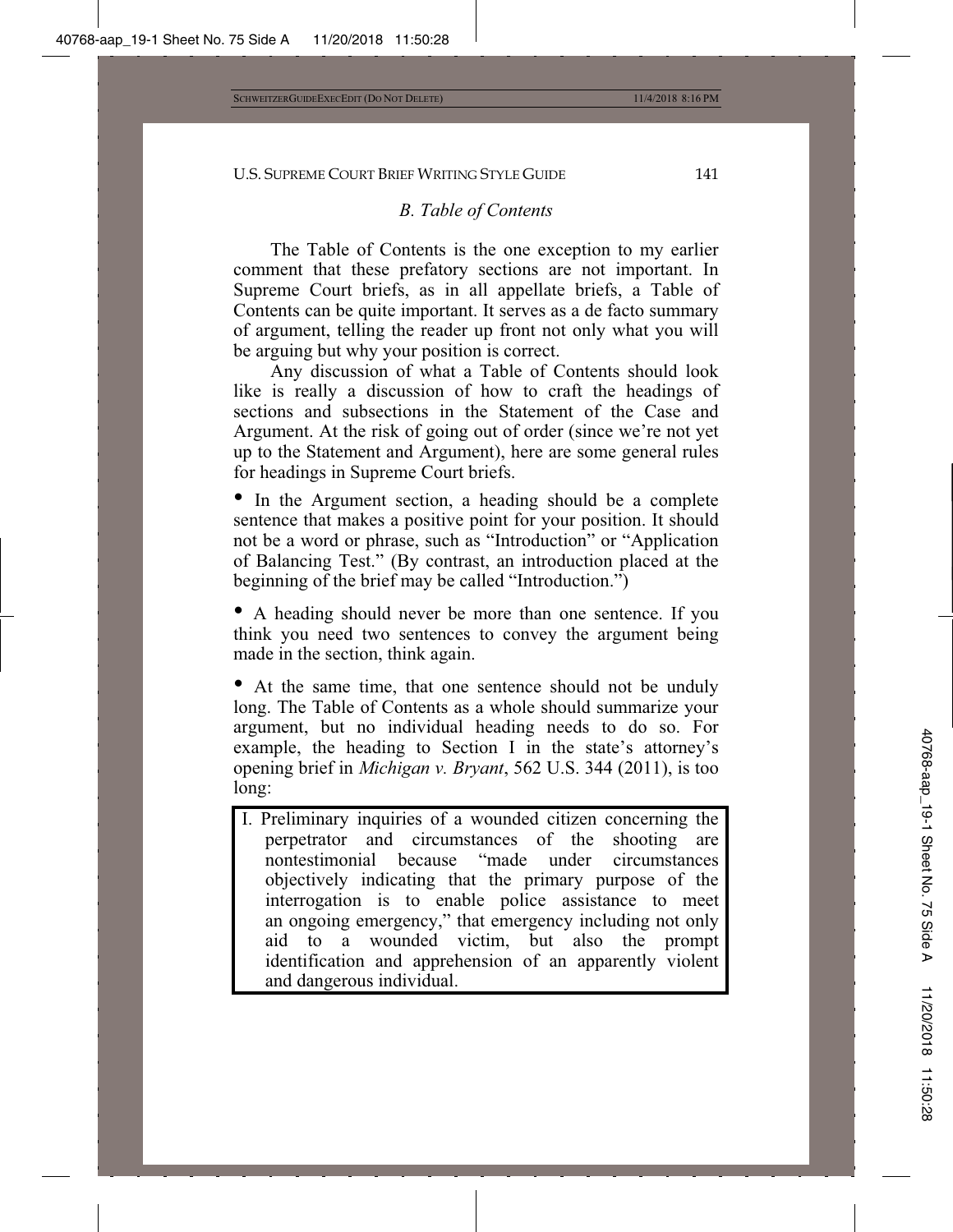• Don't put headings in all caps. As the Seventh Circuit's *Requirements and Suggestions for Typography in Briefs and Other Papers* says, headings written in all-caps "are very hard to follow."

#### *C. Table of Authorities*

As far as I can tell, there are no Supreme Court-specific rules when it comes to this table. Most practitioners begin with cases, and include both federal and state cases together; then move on to constitution, statutes, and regulations (though these are occasionally separated out); and then provide "other authorities."

#### *D. Opinions Below*

Cert petitions and petitioner's opening merits brief must contain this section. Here are a few examples of cert petitions that simply and directly present the lower court opinions, each slightly different than the others:

Case 1 (*Puerto Rico v. Franklin Cal. Tax-Free Trust*, 579 U.S. \_\_\_ (2016))

The First Circuit's decision has not yet been published in the Federal Reporter, but is reported at 2015 WL 4079422 and reprinted in the Appendix ("App.") at 1–68a. Similarly, the district court's opinion has not yet been published, but is reported at 2015 WL 522183 and reprinted at App. 69–137a.

Case 2 (*United States v. Bryant*, 579 U.S. \_\_\_ (2016))

The opinion of the court of appeals (App., *infra*, 1a–16a) is reported at 769 F.3d 671. The oral ruling of the district court denying respondent's motion to dismiss (App., *infra*, 32a) is unreported.

## Case 3 (*Johnson v. Lee*, 578 U.S. \_\_\_ (2016))

The opinion of the court of appeals (App. 1a–20a) is reported at 788 F.3d 1124. A previous opinion of that court (App. 72a–74a) is unpublished, as are the most recent opinion of the district court denying habeas relief (App. 21a–25a), the related report and recommendation of the magistrate judge (App. 26a–71a), an earlier opinion of the district court (App.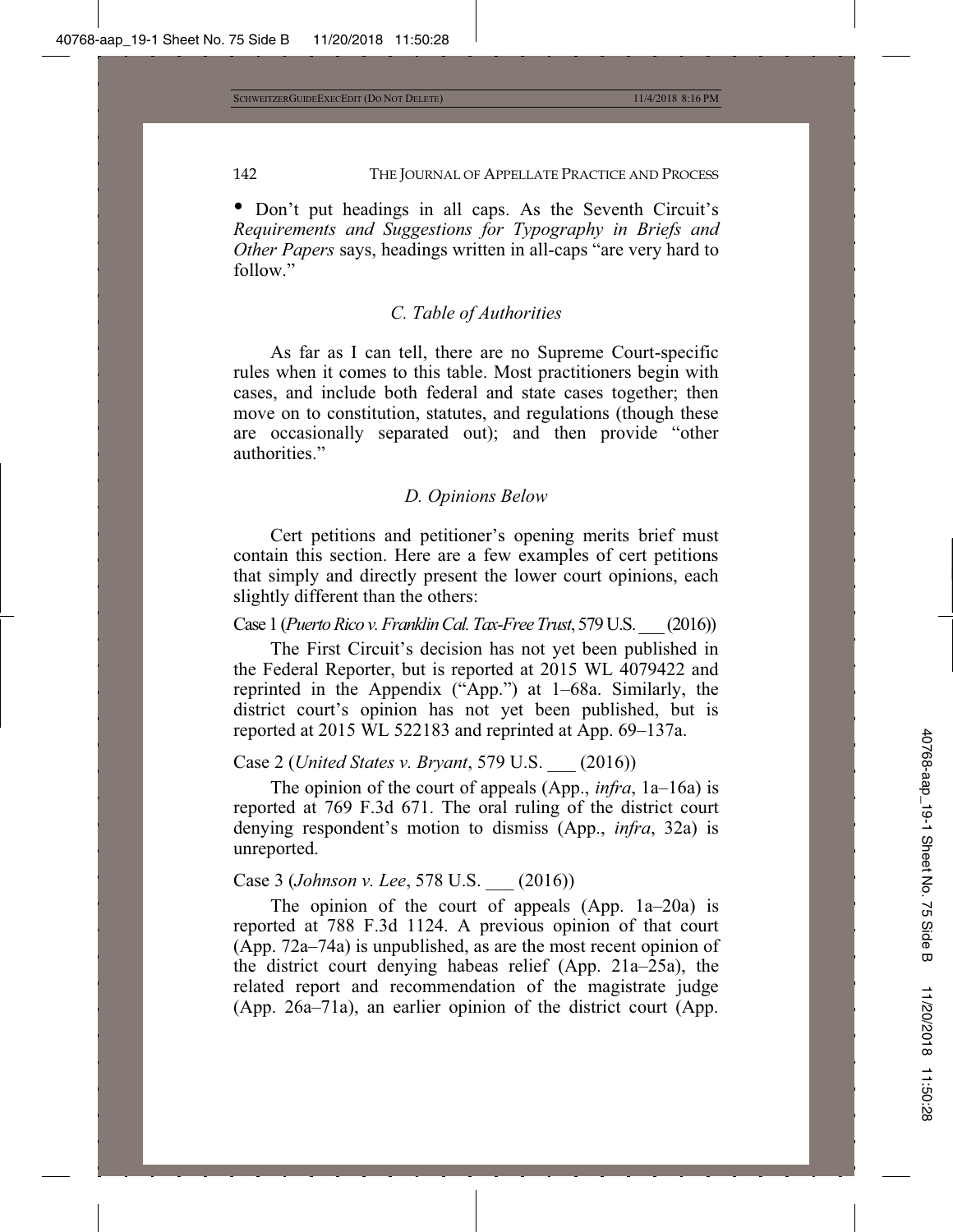75a–76a), and the magistrate's report related to that opinion (App. 77a–130a). The orders of the California Supreme Court (App. 131a), the California Court of Appeal (App. 132a–133a), and the Superior Court for Los Angeles County (App. 134a– 135a) denying Lee's state habeas petitions are also unpublished, as are the opinion of the California Court of Appeal affirming Lee's conviction (App. 137a–162a) and the order of the California Supreme Court denying review on direct appeal (App. 136a).

Case 4 (*Maryland Comptroller v. Wynne*, 575 U.S. \_\_\_ (2015))

The opinion of the Court of Appeals of Maryland is reported at 431 Md. 147. App. 1–52. The opinion and order of the Circuit Court for Howard County are unreported. App. 53- 129. The order and oral ruling of the Maryland Tax Court also are unreported. App. 130–41.

A few things to note about them.

• The opinions are listed in reverse chronological order (*i.e.*, beginning with the federal court of appeals or state appellate court decision for which review is sought).

• You do not need to provide the case names. The Supreme Court knows that (with one exception discussed below) the opinions all involve *this* case.

• The exception is that in federal habeas corpus cases, you should provide the relevant state-court decisions. (Technically, it was a different case in state court. A direct appeal of a state conviction is part of the *criminal* case; federal habeas corpus cases are *civil* cases that collaterally challenge the criminal conviction.) This is particularly important where the issue is whether the federal court of appeals violated AEDPA when it held that a state court unreasonably applied clearly established law. The Supreme Court can assess that issue only by reviewing the state-court decision. You therefore want to provide it in the appendix to the cert petition; and therefore must list it in the Opinions Below section.

• Descriptions of the opinions are generally not needed. So in a First Amendment case, you do not need to write: "The Eighth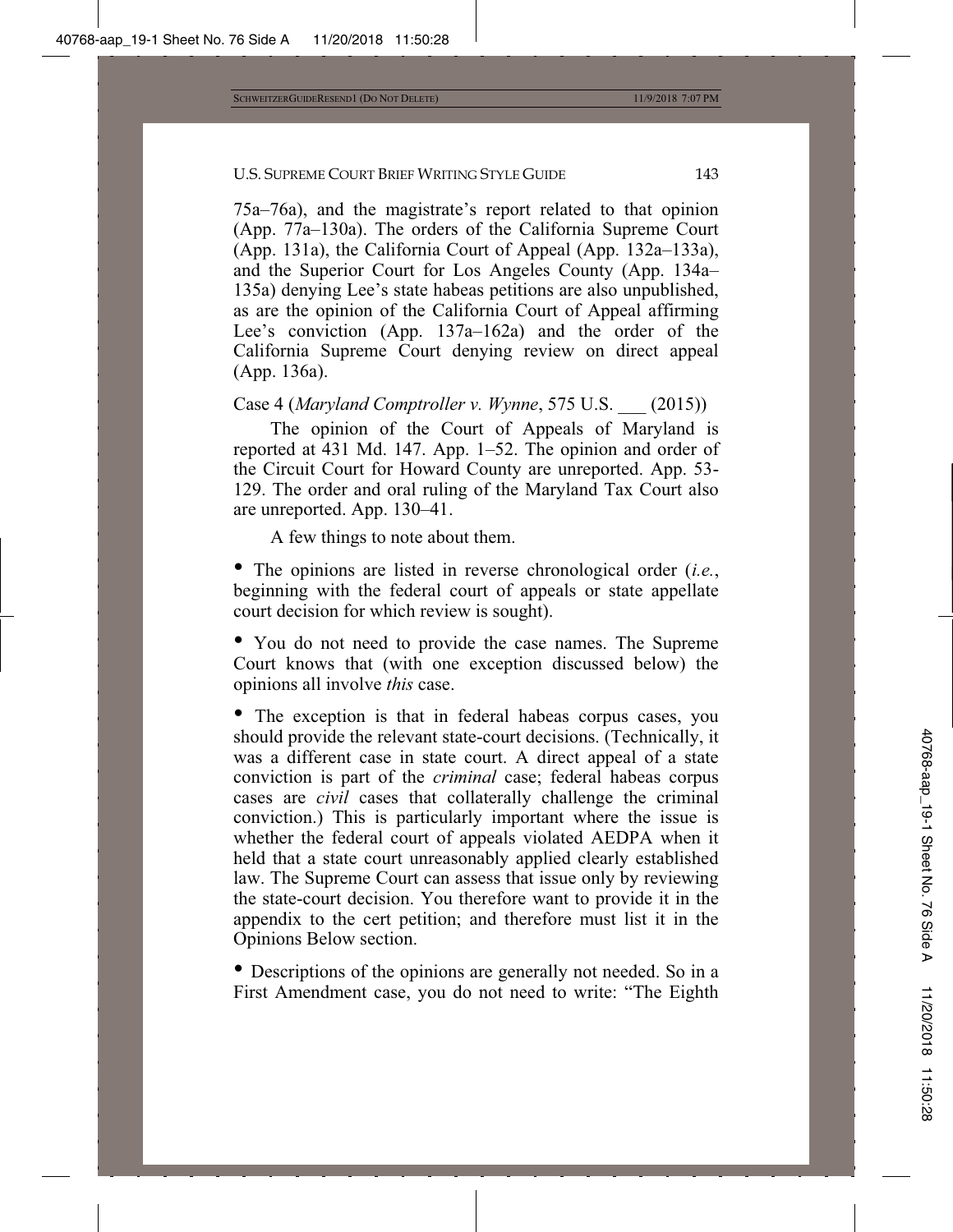Circuit's decision holding that [State] Code §1234 violates the First Amendment is reported at. . . ."

• Denials of rehearing applications are not listed in Opinions Below. Rather, they are set out in the Jurisdiction section, to which we now turn.

### *E. Jurisdiction*

Once again, the goal is to be simple and direct. The section generally begins with the key dates relevant to jurisdiction, followed by the statutory basis for jurisdiction. That means the section should set out the date on which the decision under review was entered; followed by the date on which any petition for rehearing was denied; followed by any extension(s) the Circuit Justice may have granted; followed by the statutory basis for Supreme Court review. That's it.

For example, from the United States' cert petition in *Department of Transportation v. Association of American Railroads*, 575 U.S. \_\_\_ (2015):

## **JURISDICTION**

The judgment of the court of appeals was entered on July 2, 2013. A petition for rehearing was denied on October 11, 2013 (App., *infra*, 51a–52a). On December 31, 2013, the Chief Justice extended the time within which to file a petition for a writ of certiorari to and including February 7, 2014. On January 28, 2014, the Chief Justice further extended the time to March 10, 2014. The jurisdiction of this Court is invoked under 28 U.S.C. 1254(1).

When the petition seeks review of a federal court of appeals decision, the Supreme Court's jurisdiction is being invoked under 28 U.S.C. §1254(1); when the petition seeks review of a state-court decision, the Court's jurisdiction is being invoked under 28 U.S.C. §1257(a).

When a petition seeks review of a state-court judgment, the question often arises whether that judgment is final—a prerequisite to Supreme Court jurisdiction. Some practitioners prefer to tackle the issue head-on in the Jurisdiction section. If that's your approach, make it short and sweet. For example, this is what Ohio wrote in its petition in *Ohio v. Clark*, 576 U.S.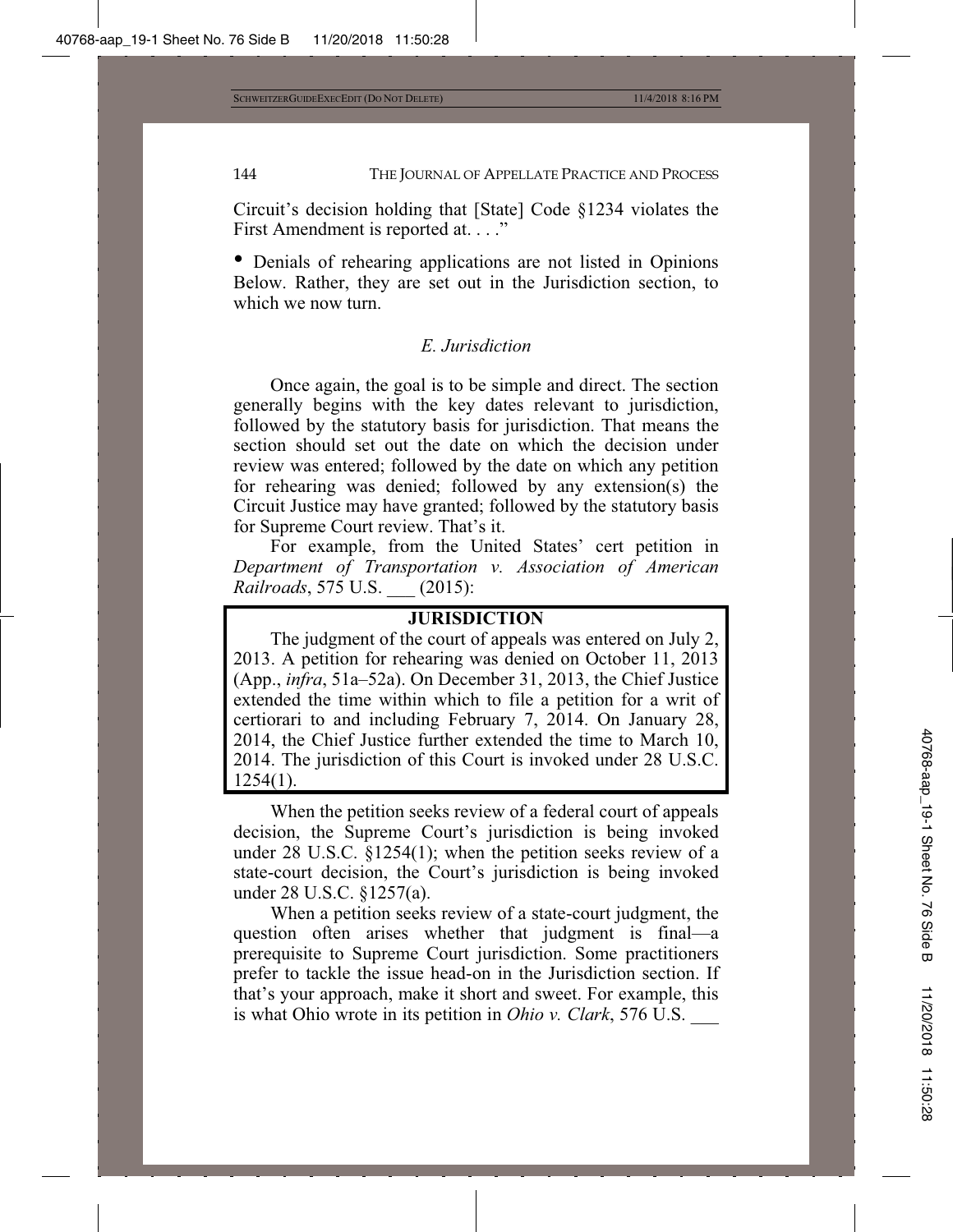(2015), which sought review of an Ohio Supreme Court decision reversing a conviction based on a purported Confrontation Clause violation:

## **JURISDICTIONAL STATEMENT**

The Supreme Court of Ohio entered its judgment in this case on October 30, 2013. The State filed a motion for reconsideration, which was denied on December 24, 2013. On March 13, 2014, Justice Kagan granted a 45-day extension of time to file this petition for writ of certiorari until May 8, 2014. The State of Ohio invokes the Court's jurisdiction under 28 U.S.C. § 1257. The Supreme Court of Ohio's decision qualifies as a "[f]inal judgment or decree[]" within the meaning of that statute. *Id*.; *see Michigan v. Bryant*, 131 S. Ct. 1143, 1151–52 (2011) (granting review when state supreme court found Confrontation Clause violation and remanded for new trial); *see also Kansas v. Marsh*, 548 U.S. 163, 168 (2006); *New York v. Quarles*, 467 U.S. 649, 651 n.1 (1984).

# *F. Constitutional and Statutory Provisions Involved*

This section, too, must be included in cert petitions and the opening briefs for petitioners. You have two options: to present some or all of these provisions in the body of the brief or to put them in an appendix. Both approaches are acceptable to the Court. Which one you take depend on the provisions' length and whether the case turns on a particular provision, the precise phrasing of which you may wish to set out in an easy-to-find place at the beginning of the brief.

My rule of thumb is that you don't want this section to be longer than three pages. I've read briefs where the Statement of the Case doesn't begin until page 8 because of a very long Constitutional and Statutory Provisions Involved section. That's not how your brief should begin.

Feel free to use ellipses liberally to keep this section concise. In a recent cert petition raising a Confrontation Clause issue (*Kansas v. Carr*, 577 U.S. \_\_\_ (2016)), Kansas set out the relevant constitutional provision as: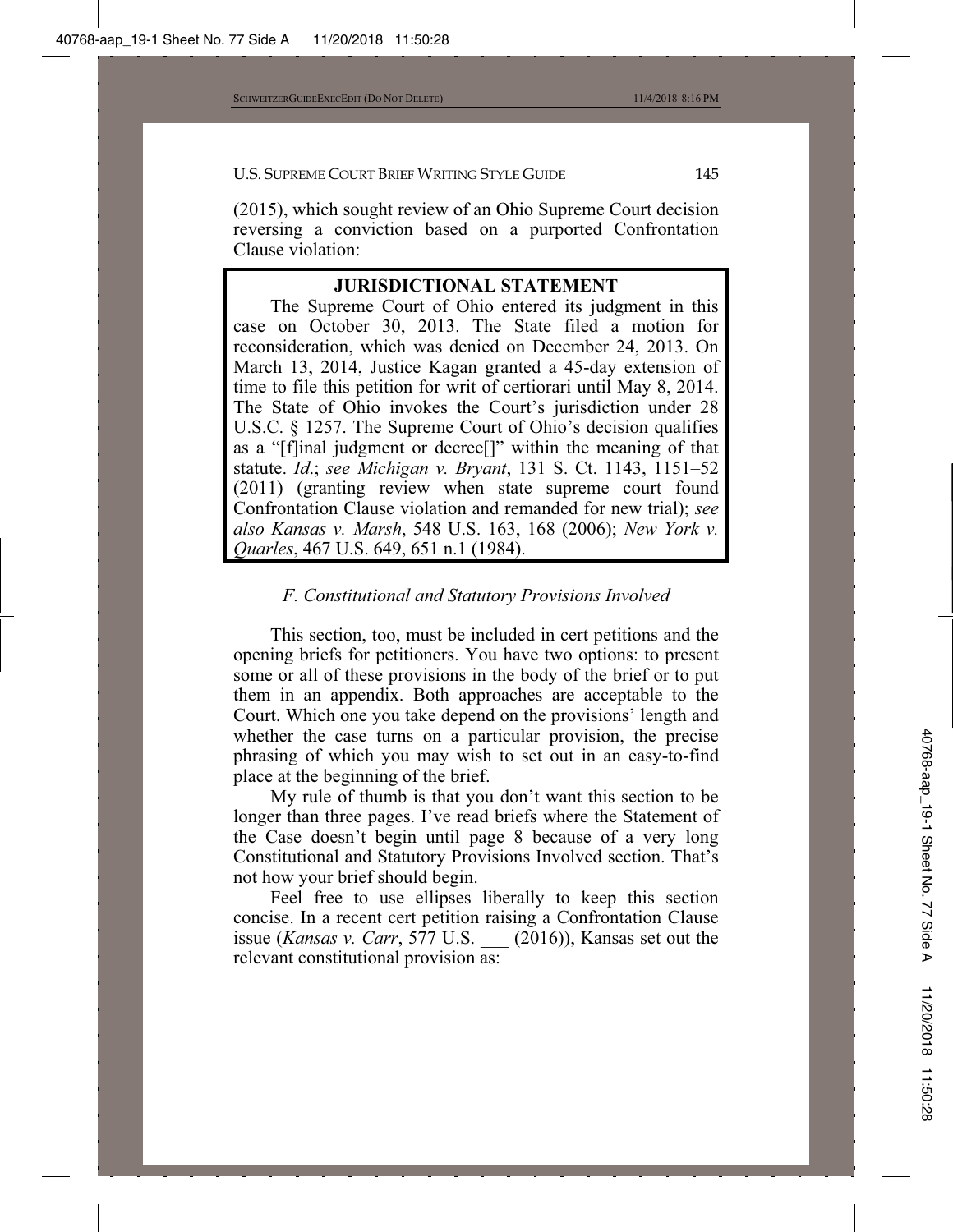**The Sixth Amendment to the United States Constitution** provides in relevant part that "[i]n all criminal prosecutions, the accused shall enjoy the right . . . to be confronted with the witnesses against him. . . ." U.S. Const. amend. VI.

Similarly, if an AEDPA case involves 28 U.S.C. §§ 2254(d)(1) and (e)(1), include only those subsections, not the entirety of § 2254.

Also: The only provisions that must be included are those that are directly relevant to the question presented. If, for example, the case involves the meaning of the AEDPA statute of limitations, you do not need to provide the state criminal statute the defendant was convicted of violating. That statute has nothing to do with the issue you're presenting to the Court.

#### TOPIC 6: INTRODUCTION

Many briefs filed in the Court, at both the cert-stage and merits-stage, begin with an introduction. Although the U.S. Solicitor General's office does not use them, most of the leading Supreme Court practitioners do. The typical approach is to have a formal section, called Introduction, that appears before the prefatory sections.<sup>4</sup> Another common approach is to open the Statement of the Case with a few paragraphs that serve as a de facto introduction.<sup>5</sup>

A caution: Many briefs have an Introduction, a Summary of Argument, and an opening to the Argument that serves as another overview of the party's position. The challenge is ensuring that these sections don't get redundant. Toward that end, avoid having the Introduction read like a Summary of Argument, walking through the various arguments the brief will make, one at a time, in order. An effective Introduction is more thematic than that, presenting the big-picture sense of why your position is correct.

<sup>4.</sup> A good example appears at page 1 of this brief: http://www.scotusblog.com/wpcontent/uploads/2015/09/14-1175-ts.pdf.

<sup>5.</sup> A good example appears at page 3 of this brief: http://www.scotusblog.com/wpcontent/uploads/2016/02/14-1468\_pet.authcheckdam.pdf.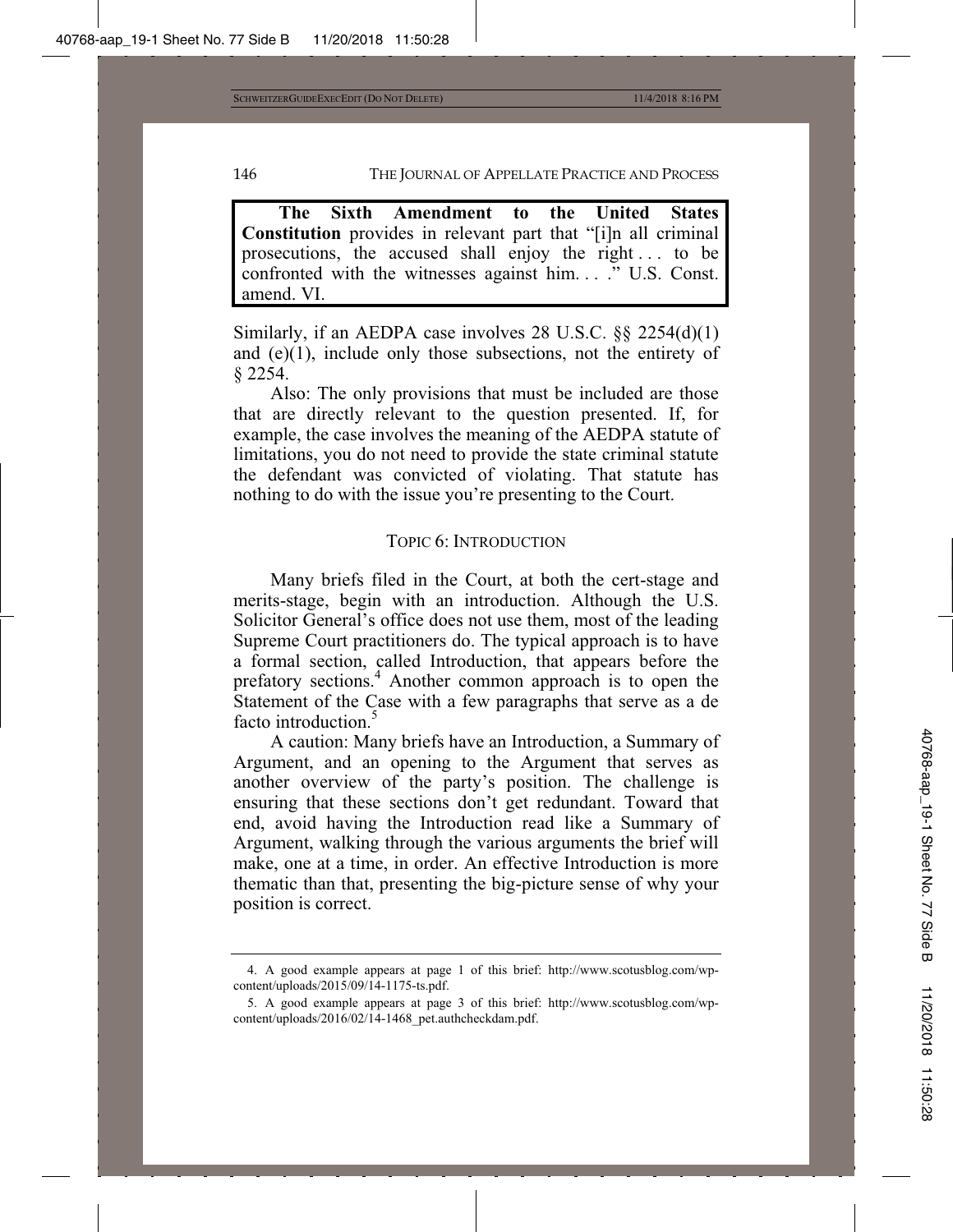#### TOPIC 7: STATEMENT OF THE CASE

Because this is a *style* guide, not a manual on how to write effective appellate briefs, my focus will be on how this section should *look—*not on the various techniques for making the Statement as effective as possible. Still, many of my style pointers help accomplish the core goal of the Statement, which is to set out the relevant facts and procedural history (and, in some cases, statutory background) in an accurate, nonargumentative way that nonetheless subtly shows why your legal position is correct.

#### *A. Title*

Most practitioners call this section the "Statement of the Case." The U.S. Solicitor General calls it "Statement." Either title is fine. The key is that, in contrast to many lower courts (especially state courts), this section encompasses both the background facts *and* procedure.

#### *B. Structure*

• Most Statements have at least two subsections, one providing the factual background, one providing the procedural background. In a case about excessive-force claims brought by pretrial detainees (*Kingsley v. Hendrickson*, 576 U.S. \_\_\_ (2015)), petitioner's Statement was simply:

## **STATEMENT OF THE CASE**

A. Factual Background

B. Proceedings Below

• Another technique is to have the Statement's headings tell a bit of a story. In a case about the meaning of the Prison Litigation Reform Act's three-strikes provision (*Coleman v. Tollefson*, 575 U.S. \_\_\_ (2015)), Michigan's Statement looked like this: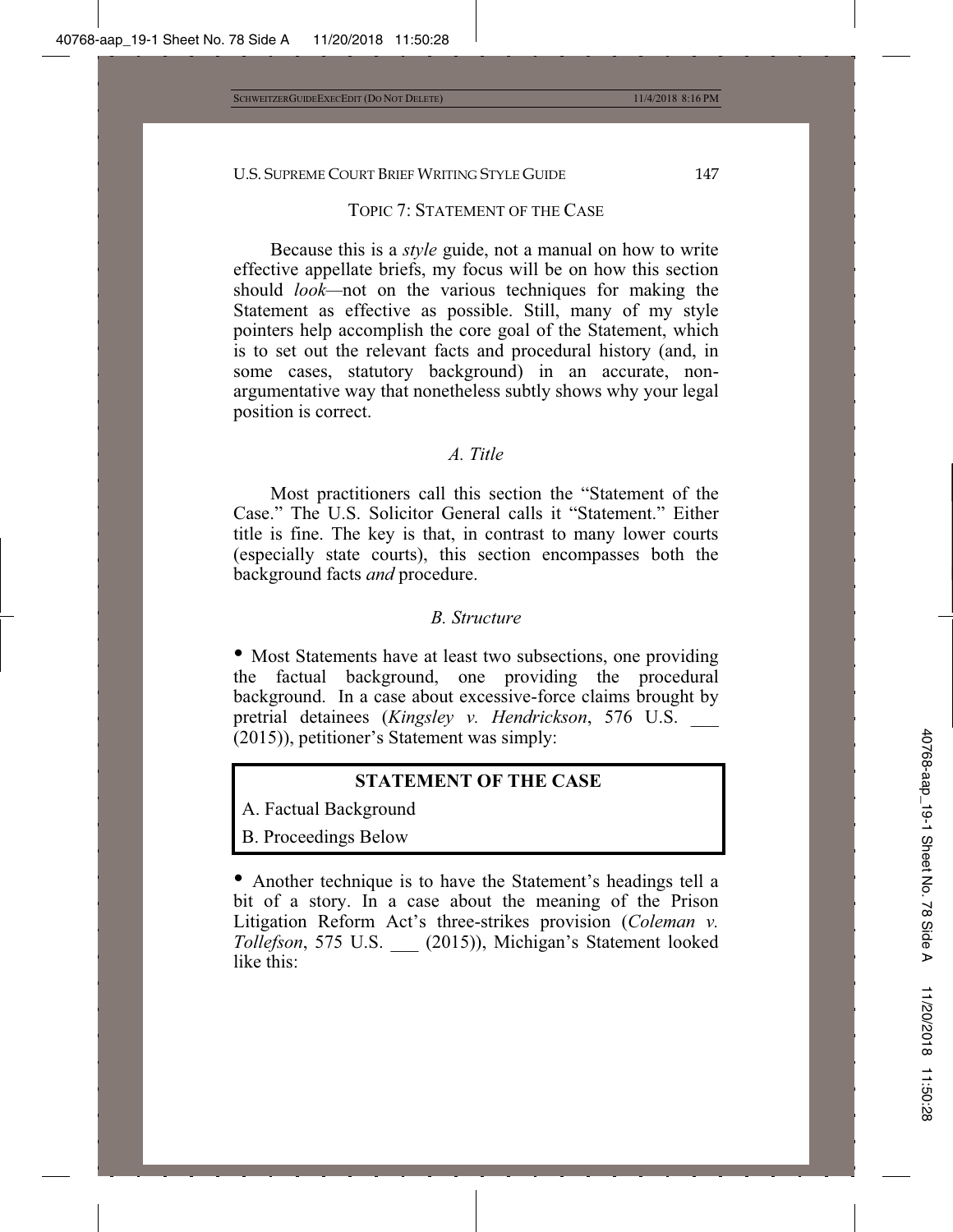# **STATEMENT OF THE CASE**

- A. The history of *in forma pauperis* status
- B. Coleman incurs three dismissals
- C. Coleman brings four more actions after his third action was dismissed but while it is pending on appeal
- D. The district-court decisions
- E. The Sixth Circuit's decision

• When the principal issue in a case is the meaning of a specific statute, Statements usually include a subsection that discusses the statute's background and lays out its core provisions. For example, in *Universal Health Services, Inc. v. United States ex rel. Escobar*, 579 U.S. \_\_\_ (2016), a case involving how the False Claims Act interacts with Medicaid requirements, the Statement's subsections were:

## **STATEMENT OF THE CASE**

- A. Background And Purpose Of The FCA
- B. MassHealth's Provider Regulations For Mental Health Centers
- C. Factual Background
- D. Proceedings Below

• A simple case's Statement may not need any subsections. Even in those cases, however, the Statement should separate the discussion of the facts from the discussion of the district court decision from the discussion of the appellate court decision. The typical way by which Supreme Court briefs accomplish that is by placing a number at the start of the first paragraph of each new component of the Statement. Thus, for example, the first paragraph describing the facts opens with the number 1; the first paragraph describing the district court decision opens with the number 2; and the first paragraph describing the court of appeals decision opens with the number 3.<sup>6</sup>

<sup>6.</sup> A good example appears in Utah's merits brief in *Utah v. Strieff*, 579 U.S. \_\_\_ (2016). *See* http://www.scotusblog.com/wp-content/uploads/2015/12/14-1373-ts.pdf.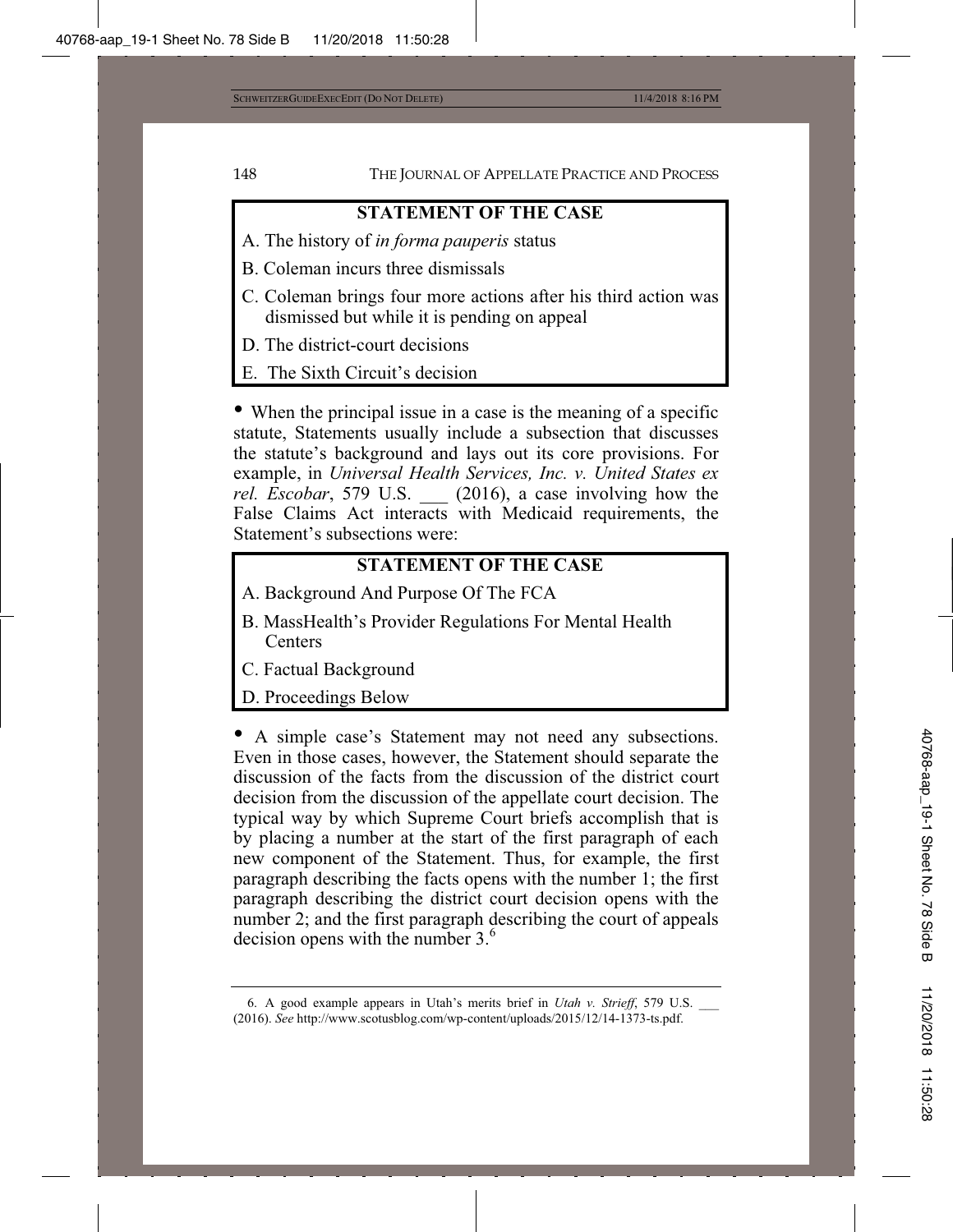Lawyers who don't practice before the U.S. Supreme Court often find that practice an odd one. Trust me: The Justices are used to that style and like it. The U.S. Solicitor General's office, which is the gold standard of U.S. Supreme Court practice, uses that style in every one of its briefs. Indeed, that office—and other leading practitioners—use occasional numbered paragraphs throughout their briefs, not just in the Statement.

Note that I say "occasional numbered paragraphs." The Statement should not look like a Complaint, with each and every paragraph numbered. Only those paragraphs that transition to a new topic should begin with a number.

## *C. Other Style Pointers*

• When setting out the facts, include supporting citations. (A citation does not have to appear after every sentence describing facts; but at the least, every paragraph in the factual background section should have a citation.) Sometimes, those citations can be to a lower court's opinion in the case. Those are the easiest just cite the appropriate page in the cert petition appendix. And if it's a merits brief, cite to the Joint Appendix (*e.g*., JA 211) where possible.

When no lower court opinion supports a factual assertion, a certstage brief must cite something in the lower court record. Try to make such citations as short and simple as possible. For example, cite to the court of appeals' record (abbreviated as "R. ") or joint appendix ("CA JA"). Cites to a trial transcript can be "Tr.  $\dddot{ }$ "; and so on. The goal is to make your brief easy on the reader's eyes, not weighed down with long descriptions of lower court documents.

• As a general rule, the story of the case—the facts and then the case's trip through the courts—should be told in chronological order. Most importantly, that means it is the very rare case where you will want to summarize the facts by walking through the testimony of specific witnesses.

• Limit the use of block quotes. The occasional, relatively short, block quote is fine. Inserting block quote after block quote is not. Nor should any block quote take up more than half a page.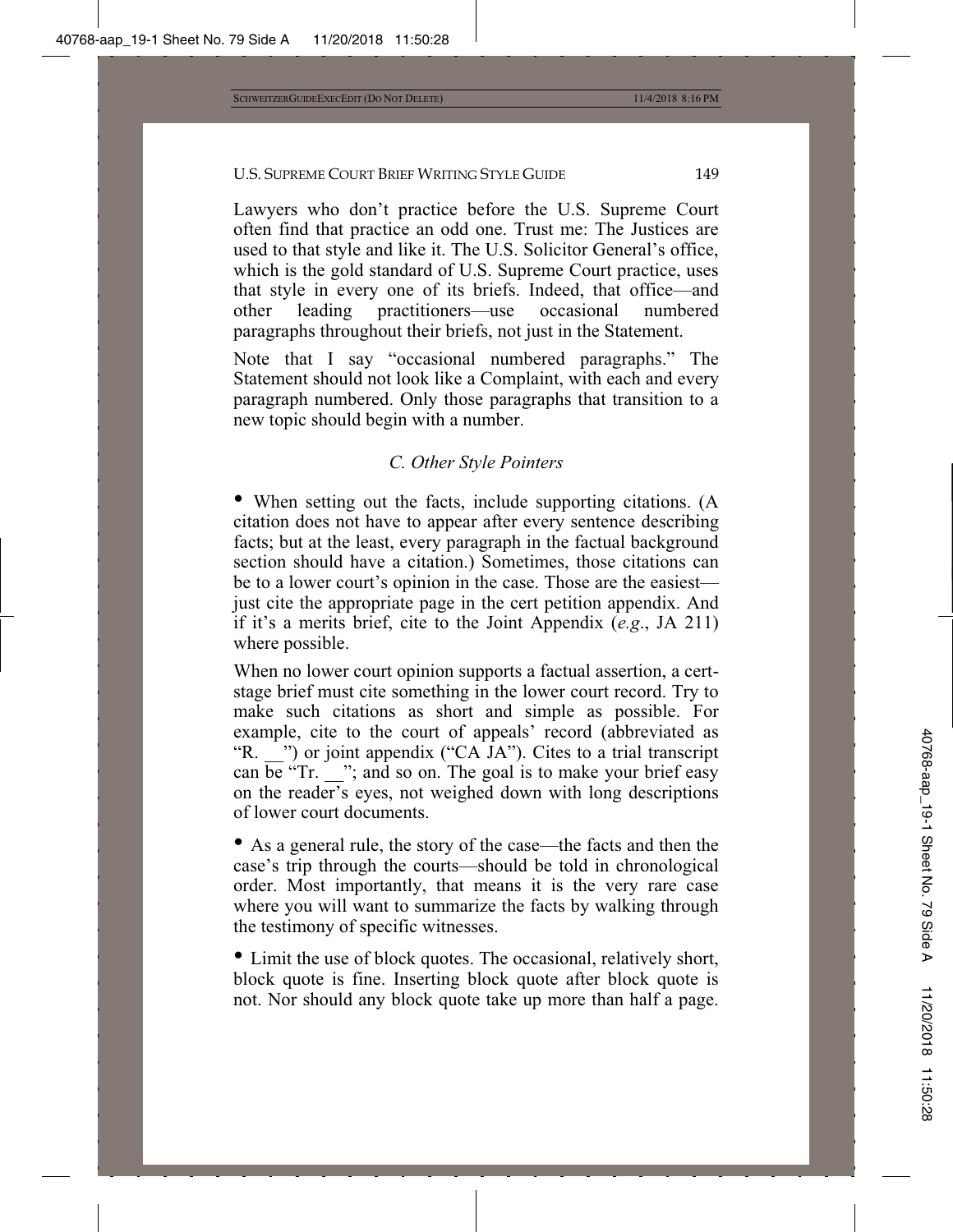As Justice Scalia and Bryan Garner have written, "Be especially loath to use a lengthy, indented quotation. It invites skipping. In fact, many block quotes have probably never been read by anyone."<sup>7</sup> The solution is to set out the underlying facts or reasoning in your own words, with an occasional one- or twosentence quote as needed.

Statements of the Case present special risks on that score. I have seen many Statements that set out the facts by inserting a multipage block quote of a lower court's description of the facts. Please, please, please don't do that. Occasional quoted language is fine; long block quotes of that sort are not.

• The "story" the Statement tells culminates with the decision by the federal court of appeals or state appellate court. Your Statement should therefore end with a summary of that court's reasoning (and a summary of the dissent, if any). Different cases warrant summaries of different lengths. I have seen effective two-paragraph summaries and effective four-page summaries. But it is almost never a good idea simply to say, "the [State] Supreme Court affirmed," and then leave it to the Argument (or Reasons) section to lay out that court's reasoning.

## TOPIC 8: THE ARGUMENT

## *A. Cert Petitions*

I have already published a guide on cert petitions and briefs in opposition—*Preparing Cert Petitions and Oppositions*  $(NAGTRI 2008)^8$ —which I do not wish to duplicate here. My present focus is on style, not broader strategic and tactical issues such as what arguments are most likely to convince the Court to grant certiorari and how to raise "vehicle" problems with the other side's petition. Here are a few suggestions that fall into the "style" camp.

<sup>7</sup>*. Scalia & Garner*, *supra* note 1, at 128. Every rule has its exceptions, though. For example, in the rare case it is helpful to include a long passage from a trial or hearing transcript.

<sup>8.</sup> The guide is available on NAAG's website at http://bit.ly/2tjkEi0.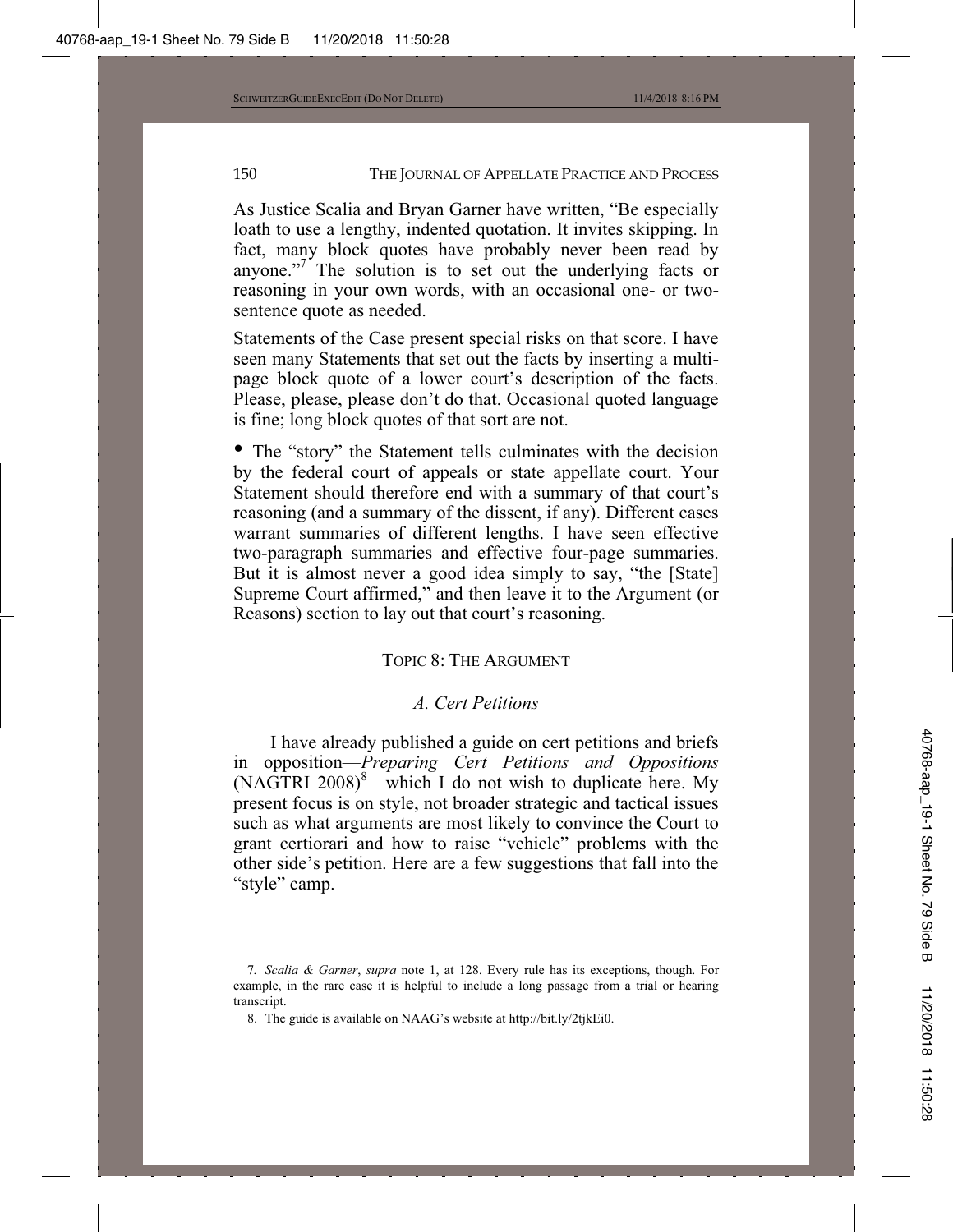• The argument section of a cert petition is called the "Reasons for Granting the Writ" or the "Reasons for Granting the Petition." Because the Court is deciding whether or not to grant the *petition*, the latter title is technically correct. But the former title is commonly used as well. As far as I can tell, the Court is fine with either.

• The Reasons section usually has subsections that address the different grounds for granting certiorari, such as:

## **Reasons for Granting the Petition**

- I. State supreme courts are divided on the question presented.
- II. The case presents an issue of national importance.

III. The [State] Supreme Court's decision is incorrect. 9

What you don't want to do, but I've seen done on occasion, is insert the heading "Argument" between Reasons for Granting the Petition and Section I; or insert a long heading between them that tries to summarize the entire case, *e.g*.:

## **Reasons for Granting the Petition**

**The Court should grant certiorari to address whether the Fourth Amendment is violated when a police officer searches digital information on a cell phone incident to arrest because the lower courts are deeply divided on the issue, the issue arises frequently and is critical to law enforcement, and the court of appeals decided it incorrectly.**

- I. The federal courts of appeals are divided on the question presented.
- II. The case presents an issue of national importance.

III. The court of appeals decision is incorrect.

<sup>9.</sup> As my cert petition guide explains, a cert petition should begin (if possible) by describing the conflict among the state high courts and/or federal courts of appeals. With a few exceptions (such as AEDPA cases where the state is seeking a summary reversal), any argument that the lower court erred should be saved for the final section of the petition.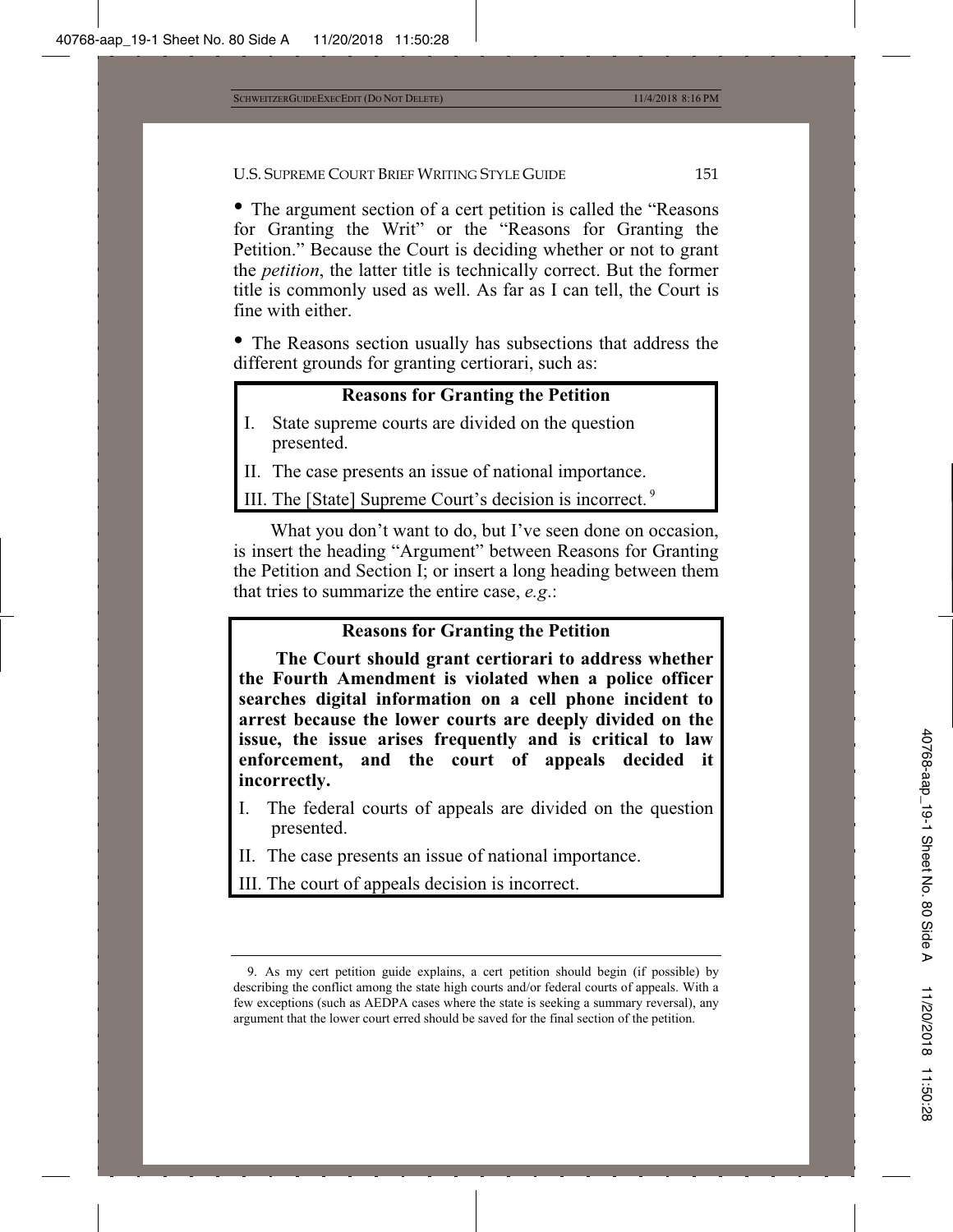### *B. Merits Briefs*

There isn't much to add at this point. Most of the points presented in Topics 1 and 2 (General Rule—Ditch Local Idiosyncrasies; and Some U.S. Supreme Court-Specific Styles) apply to the Argument section of a merits brief. And various other suggestions, such as Topic 5(B)'s discussion of section headings, do as well. To all of that, I'll add just a few additional thoughts.

• Sections traditionally are numbered I, II, III, etc. or A, B, and C, etc. Reserve Arabic numbers (1, 2, 3, etc.) for subsections.

• Very few Arguments should have more than three main sections. When you see a brief with §§ I through VII, it probably isn't well written.

• I stated in Topic 5(B) that a heading in the Argument section should not be a word or phrase, such as "Introduction" or "Background." So what do you do if you believe the argument will be most effective if it first describes the legal background (*e.g*., the general Fourth Amendment rules that are then applied)?

A common solution is to set out that background under a heading that states a helpful legal principle. For example, in *Utah v. Strieff*, 579 U.S. (2016), the first subsection in Utah's opening merits was titled: "Because the exclusionary rule exists only to compel respect for constitutional rights, it applies only when it appreciably deters future police misconduct." That nicely captured the background Fourth Amendment rule the section was describing; and captured it in a way that advanced the state's core argument—that the exclusionary rule should not apply in the context at issue because it would *not* "appreciably deter[] future police misconduct." Likewise, in *Gobeille v. Liberty Mutual Insurance Co.*, 577 U.S. \_\_\_ (2016), an ERISA preemption case, Vermont described the Court's key ERISA preemption cases in an opening subsection titled, "ERISA does not preempt generally applicable state health care regulations that neither mandate particular employee benefits nor interfere with plan administration."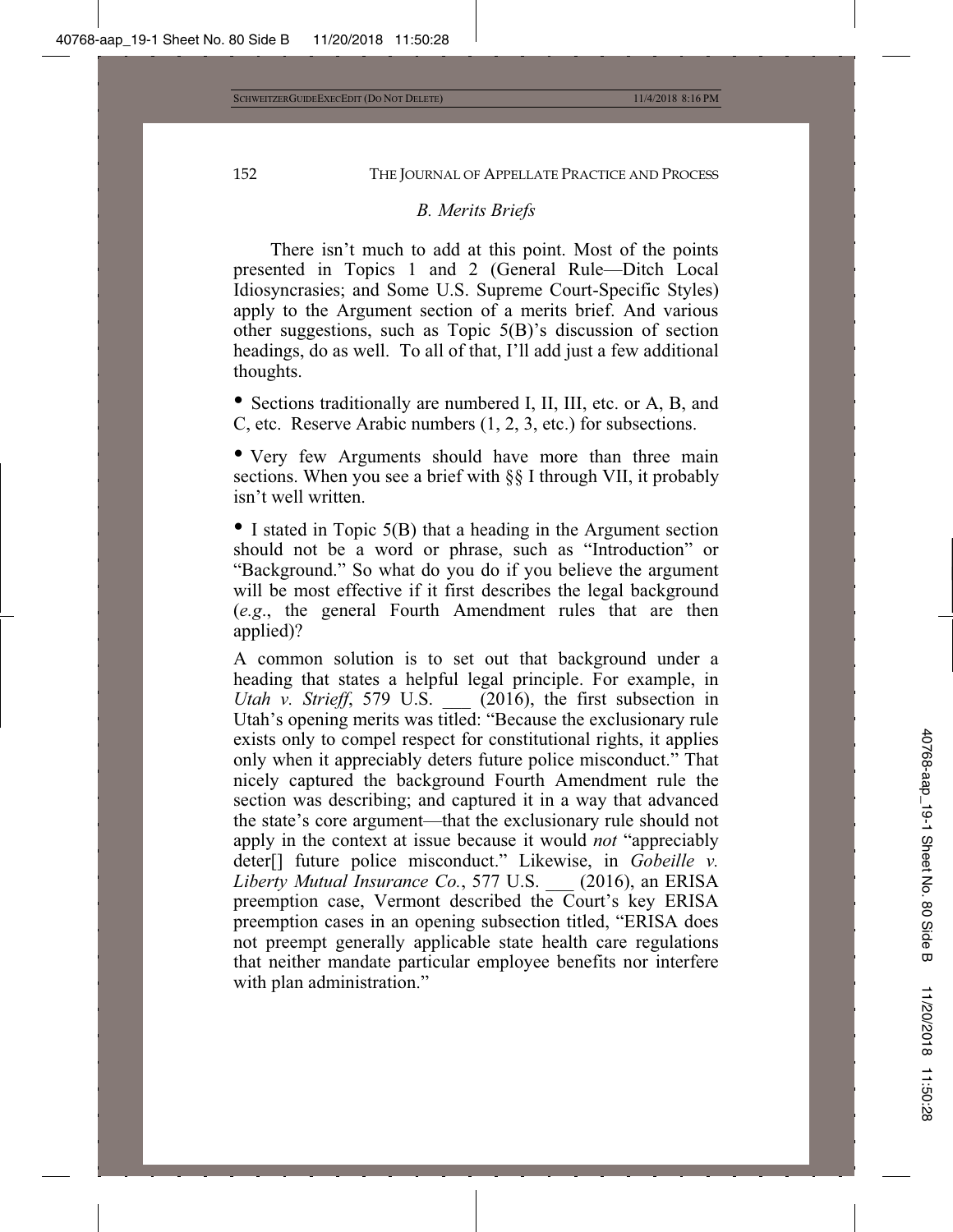Another approach is to summarize the background law in the opening paragraph (or two or three) of the Argument or a specific section. Oklahoma did this in its merits brief in *Glossip v. Gross*, 576 U.S. \_\_\_ (2015), which addressed whether its use of the drug midazolam in its three-drug lethal injection protocol violated the Eighth Amendment. Oklahoma's merits argument began with a section titled, "Oklahoma's Use of Midazolam Does Not Create a 'Substantial Risk Of Serious Harm' to Petitioners." Its first two paragraphs described the general Eighth Amendment test the Court established in *Baze v. Rees*, 553 U.S. 35 (2008), for assessing challenges of that sort. The rest of the section showed why the state's protocol passed that test.

### TOPIC 9: CONCLUSION

The Conclusion in a Supreme Court brief should do no more than state the relief being sought. That can usually be done in one sentence: "The petition for a writ of certiorari should be granted"; "The judgment of the [State] Supreme Court should be reversed." If you want to add "For the foregoing reasons, ...," that's fine.

The key is that the Conclusion is *not* the place for a closing peroration, a dramatic summation of your position. The U.S. Supreme Court does not want or expect that. If you really think it's necessary to make a closing statement of some sort, you should do so at the very end of the Argument itself, in a paragraph separated from the end of the Argument's final subsection by asterisks. The plaintiff states' brief in the Affordable Care Act case did this effectively. At the end of the final section of the Argument, which argued that the individual mandate is not a valid exercise of Congress' tax power, the brief added the following closing statement: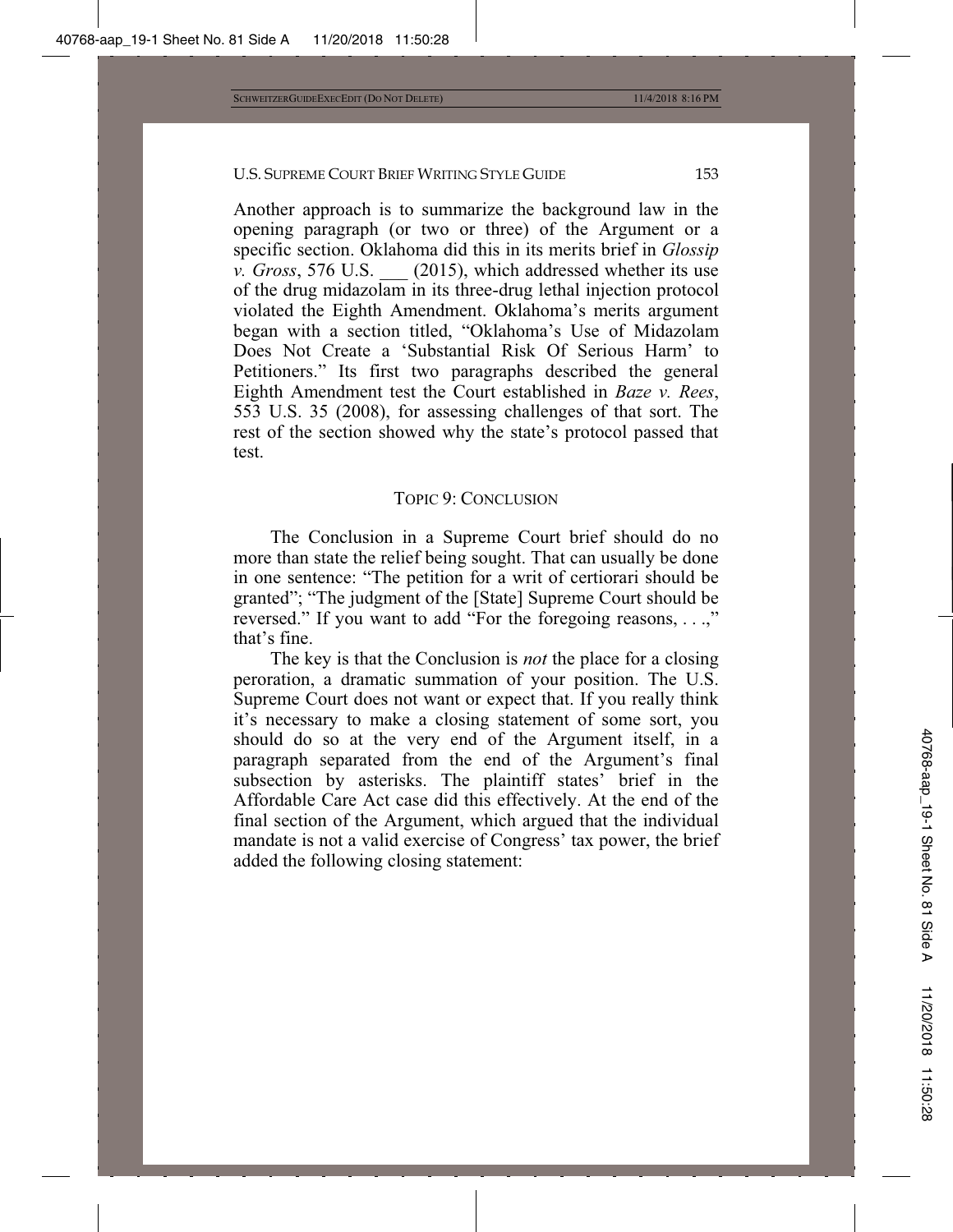#### \* \* \*

In the end, the federal government's tax power argument suffers from the very same failing as every other constitutional argument that it advances in defense of the ACA. Congress may not "break down all constitutional limitation [on its] powers . . . and completely wipe out the sovereignty of the states" by invoking its tax power to enforce commands that it lacks the authority to impose. *Bailey*, 259 U.S. at 38. The federal government implicitly recognizes as much when it acknowledges that the Court would have to read the individual mandate out of section 5000A to uphold the statute under the tax power. Govt.'s Br. 60-62. That the federal government's tax power argument would require this Court to effectively ignore what Congress itself described as an "essential" piece of the Act, ACA  $\S$  1501(a)(2)(I), is reason enough to reject it. The statute the federal government defends under the tax power is not the statute that Congress enacted. In *that* statute, the penalty provision is merely the tail and the mandate is the proverbial dog, not vice-versa. And *that* statute imposes a command that is unprecedented and invokes a power that is both unbounded and not included among the limited and enumerated powers granted to Congress. It is therefore unconstitutional, no matter what power the federal government purports to invoke.

#### TOPIC 10: APPENDICES

### *A. Cert Petitions*

Supreme Court Rule 14.1(i) sets out what materials must be included in the appendix to a cert petition and in what order. Most notably, the petition appendix (colloquially known as the "Pet. App.") should include the lower court opinions and the relevant statutory provisions, if the latter do not appear in the Constitutional and Statutory Provisions Involved section. A few additional thoughts on the Pet. App.:

• Most petitions do not include *any* of the lower court record. Petitions are supposed to present clean legal issues already addressed by the lower courts. They therefore should not need to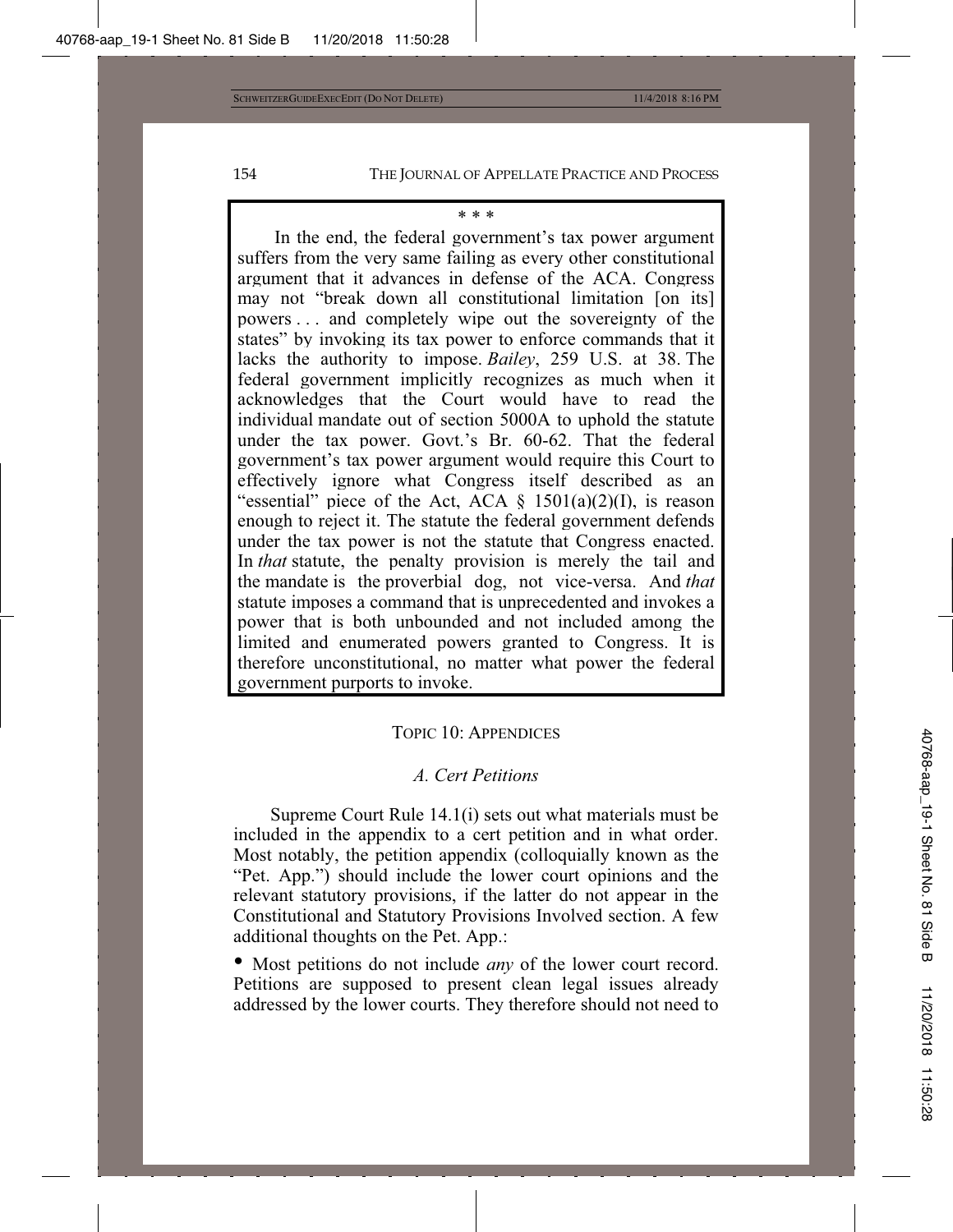rely heavily on additional record materials. Indeed, the Supreme Court does not usually even obtain the record until *after* it grants certiorari. (Only a few times each Term does the Court ask the lower court to send over the record while the Court is still assessing whether to grant certiorari.)

• In some cases, however, a particular part of the record is critical—either to the merits (*e.g*., the transcript of the interrogation at which the defendant's *Miranda* rights were allegedly violated) or to establishing jurisdiction (*e.g*., to show that the federal issue was raised below). You should include that part of the record in the Pet. App. when that's the case.

• For roughly the same reasons—to help show that the lower court was correct on the merits or that the federal issue was *not* raised below—a brief in opposition may wish to provide critical portions of the record in its own appendix. This should be done sparingly; but it can be very helpful in a small percentage of cases.

• Sometimes the lower court decision for which review is sought is very short and lacks analysis because it relied almost entirely on a prior decision in which that court addressed the legal issue at length. You will usually want to include that prior decision in the Pet. App.

## *B. Merits Briefs*

Once you're at the merits stage, the role of an appendix attached to your brief changes. The separate Joint Appendix should contain any pleadings and other record material the Court needs to assess the case. And the lower court opinions already appear in the cert petition appendix and do not need to be reprinted anywhere else. So is there any need for an appendix to a merits brief?

The answer is yes. Although the relevant statutes and regulations should already appear in the cert petition or its appendix, it is common to include them again in an appendix to the Brief for Petitioner [or Respondent]. The goal is to make things as easy as possible for a Justice (or clerk) reading your brief. In a statutory construction case, the reader will often want